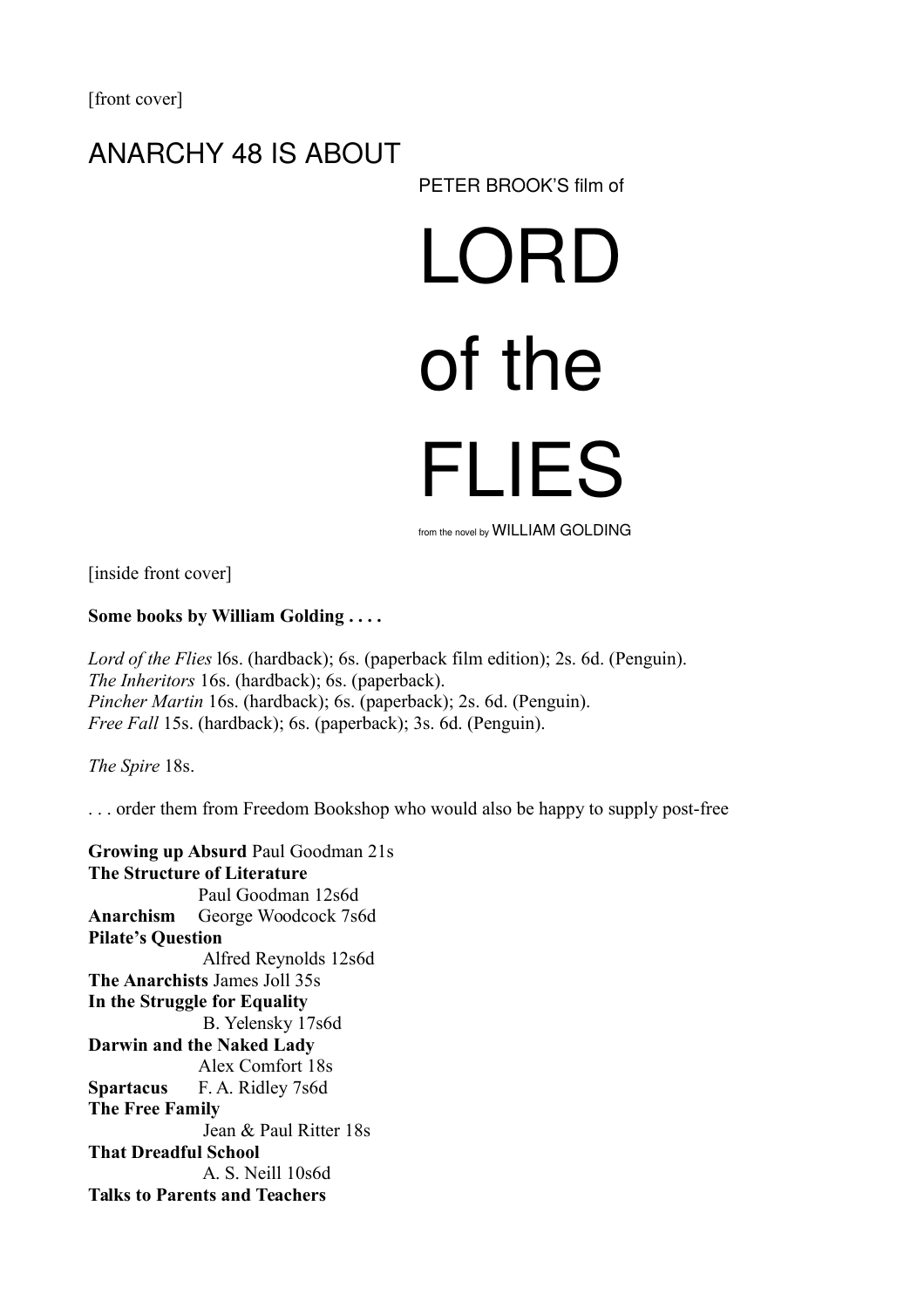Homer Lane 8s6d **Homer Lane** David Wills 40s **To Hell with Culture** Herbert Read 21s **The Ego and his Own** Max Stirner 15s **Man for Himself** Erich Fromm 17s6d **The Sane Society** Erich Fromm 12s6d **The Fear of Freedom**  Erich Fromm 7s6d **Anarchy and Order** Herbert Read 16s **The Function of the Orgasm** Wilhelm Reich 21s **The Sexual Revolution** Wilhelm Reich 19s **Marx, Proudhon & European Socialism** Hampden Jackson 12s6d **What is to be Done?** N. Chernyshevsky 10s **Memoirs of a Revolutionist** (abridged) Peter Kropotkin 15s **War and the Intellectuals** Randolph Bourne 15s **Anarcho-Syndicalism** Rudolf Rocker 7s6d

#### **Freedom Bookshop, 17a Maxwell Road, Fulham, London, SW6. Tel: REN 3736**

#### **The 1965 Peace Calendar and Appointment Book has**

A foreword by Paul Goodman A page for each week of the year A facing page for a detailed history of 53 organisations and movements A directory of peace periodicals and organisations and blank pages for notes 128 pages,  $5\frac{1}{2}$  x  $8\frac{1}{2}$ , wirebound and flat opening so arranged that the calendar pages can be easily removed to leave a bound volume of historical value for your permanent library.

**————————————————————————————————————————**

#### **\$1.50 each post-paid in USA from War Registers League, 5 Beekman Street, New York 38, NY, USA**

33

ANARCHY 48 (Vol 5 No 2) FEBRUARY 1965

**MUST THE GOOD GUYS ALWAYS LOSE?** John Ellerby [graphic]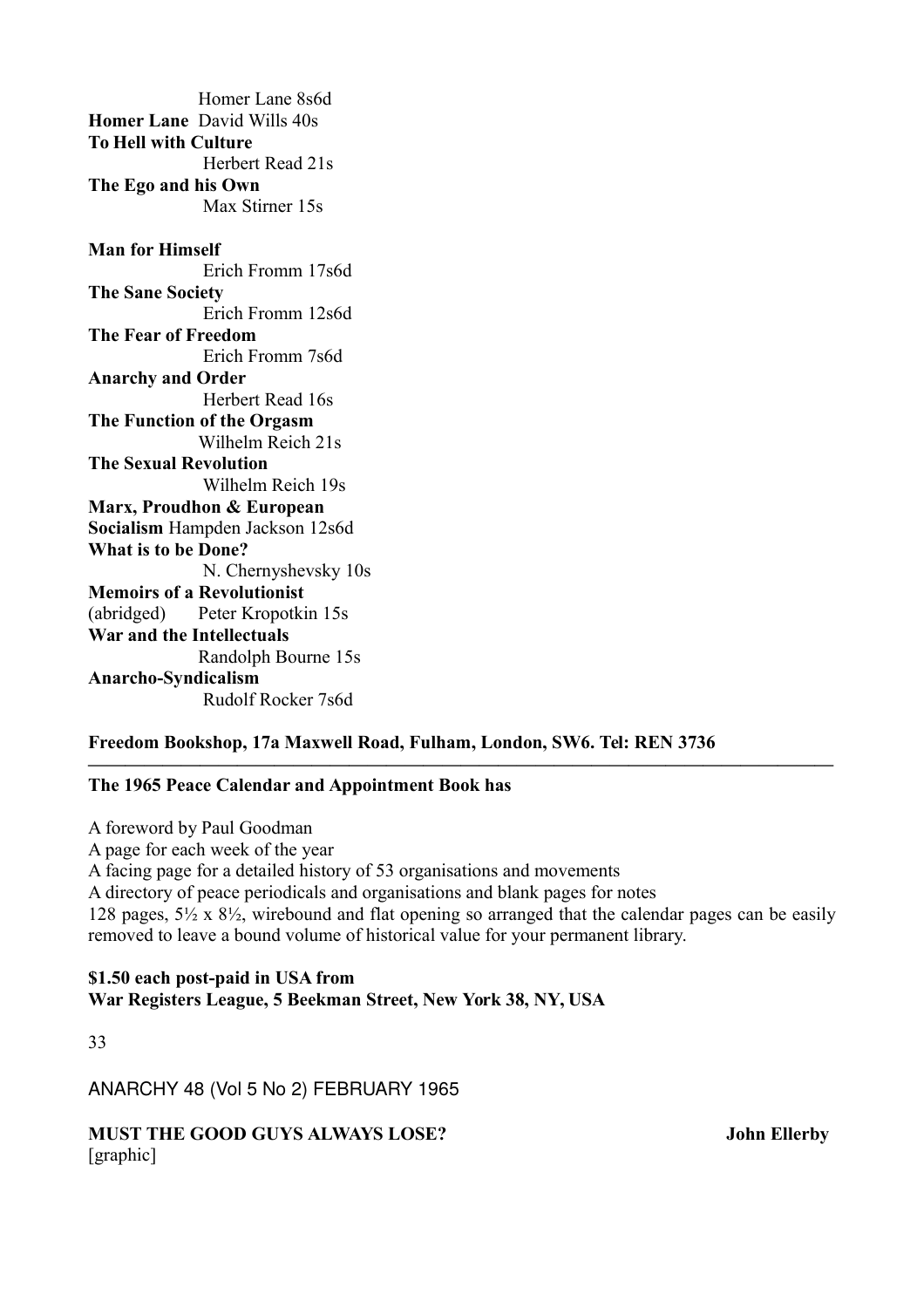FEW MODERN NOVELS HAVE BEEN SO RAPIDLY AND COMPLETELY ABSORBED into the general consciousness as William Golding's *Lord of the Flies* has been since its first publication less than eleven years ago. It is available in a variety of editions-hardback, paperback, a "book of the film" edition, a school edition, and it has also reached the status of a Penguin Modern Classic. Educators have fallen on it with avidity because of its eminent suitability as a school text: a story so absorbing that no-one is bored by it, a moral fable, a provoker of heated discussion, a perfect piece of examination-fodder. It has the curious distinction of being a set-book of more examinations in English than any other recent novel, and, with the possible exception of *Animal Farm*, we may guess that more school-children and students are introduced at school to it than to any other work of fiction. (If we forget of course, the extracurricular circulation of *Lady Chatterley's Lover*). Fortunately it is a good book too.

Apparently the same thing is true in America. When originally published there, it sold 2,383 copies; since it was reprinted it has sold over a million copies. "Today it tops all American paperbacks" reported *Books and Bookmen* last April, "and has become a standard text on the campus".

I did not realise how widely Golding's fable had circulated, even before the belated release of Peter Brook's film version, until, talking about anarchism in schools and colleges during the last few years, I noticed how frequently reference was made to it as an allegory which demonstrated the "impossibility" of anarchism. I believe Arthur Uloth mentioned a similar experience in FREEDOM. Norman Page, writing in the current issue of *The Use of English* says, "My own experience of discussing the book with women students has indicated a sharp division between admiration (the majority) and distaste. Some have found it original, credible and completely gripping: others unnatural, far-fetched and unconvincing, even sickening or revolting … The information that the author is a schoolmaster can cause some amusement, and leads conveniently into a discussion of the view of human nature that the book reveals".

The general tone of comment was established when the book first

#### 34

appeared. The critic of *The Listener*, for instance, wrote, "The whole structure of a savage society is built up before our eyes; but it is also a horrible parody of a civilised society in a period of danger and anarchy." Similarly the editors of the school edition declare that "Complete moral anarchy is unleashed …" Similar comments were plentiful when the film was reviewed, though perhaps the most interesting remark of the story's propositions about human nature was that of an American critic, Jackson Burgess, writing in *Film Quarterly*:

"While Brook has altered the emphasis, I think he shares Golding's much-discussed views on 'natural depravity', and the film conveys them with disturbing effectiveness. I find two dubious assumptions, however, underpinning both the novel and the film: that the essential nature of man is peculiarly visible in the behaviour of children, and that brutality (that is, brutishness) equals sin. If children are naturally brutal (and the film shows us that they are, and shows us convincingly) then man is naturally sinful. But what makes man most human is precisely his experience of having grown up, and mindless brutality is less a sin than a failure to have grown up into the realm of good and evil".

Golding himself has several times made explicit his own view of "human nature". In a *New York Herald Tribune* interview he said that his book was "based on the discovery that World War Two brought to my generation. Before the war, we were politically naive; most Europeans believed that man could be perfected by perfecting his society. The war taught us that if there is to be a perfecting of man, it will depend on the individual rather than on social machinery. We all saw a hell of a lot in the war that can't be accounted for except on the basis of original evil. Man is born to sin. Set him free, and he will be a sinner, not Rousseau's noble savage".

This view is widely regarded as contradicting the social theories alleged to be held by the anarchists. Mr. Cyril Connolly, writing in the *Sunday Times* (3 January 1965) about the anarchists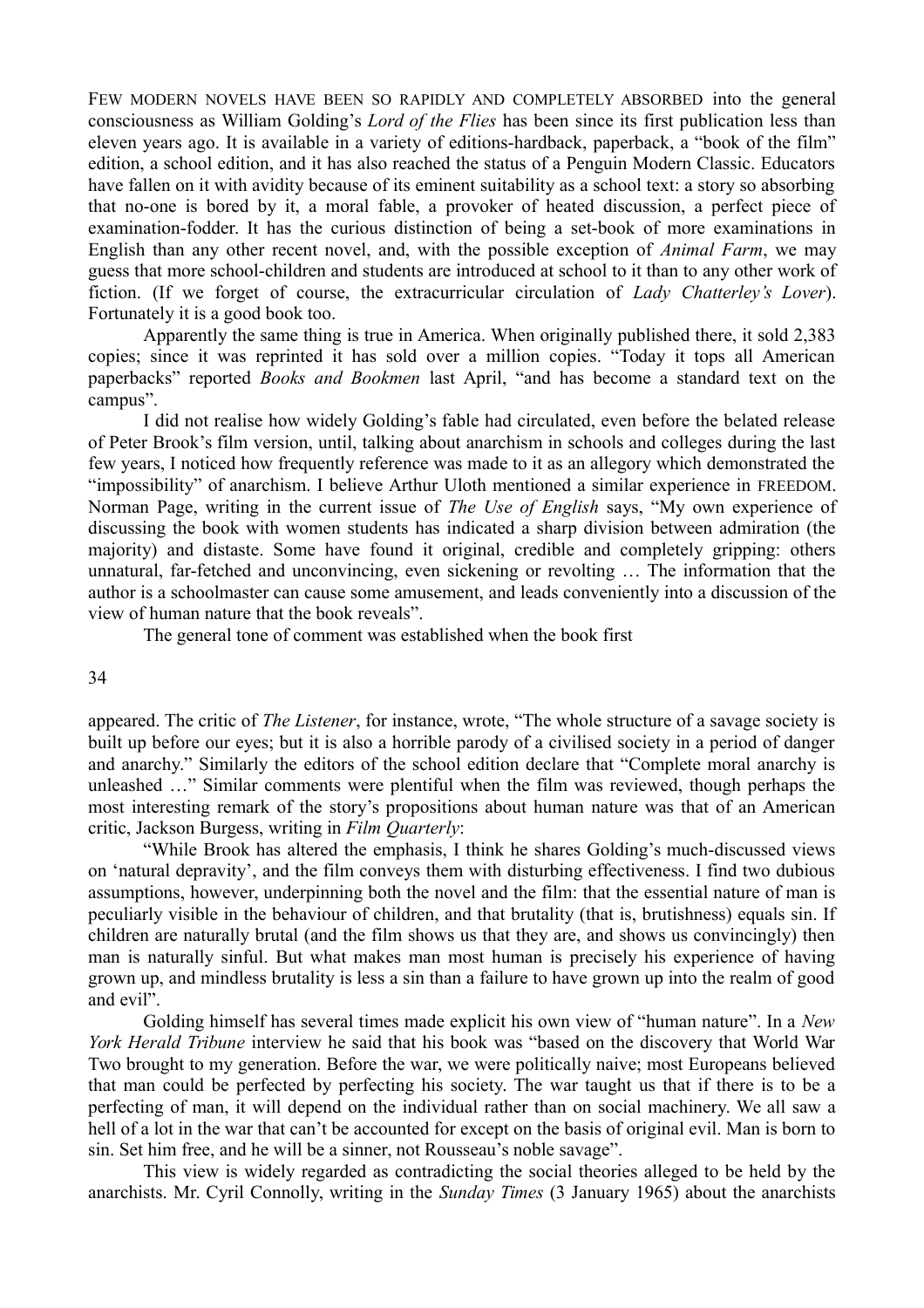"whose ideas on the perfectibility of human nature satisfy an ethical indolence", goes on: "Evidently the anarchist philosophers had not studied the behaviour of children: the aggression, the greed, the lying and tale-bearing which is in evidence long before 'the State' has borne down on them and conscripted them to the fields and the factories".

Precisely because of the monotonous regularity with which this kind of argument is used to refute anarchist ideas, we thought it valuable to ask several writers to consider the implications of *Lord of the Flies*, and in this issue of ANARCHY Harold Drasdo examines the story against the background of Golding's literary achievement as a whole, Martin Small discusses the theological background, (and finds, to his own satisfaction at least, that original sin is a potentially revolutionary idea), and Catherine Gibson draws some anarchist conclusions from the book and the film.

The other articles in this issue are relevant in different ways to the theme—especially the account of Michael Duane's experience at Risinghill School.

35

#### **WILLIAM GOLDING: FROM DARKNESS TO BLACKOUT Harold Drasdo**  [graphic]

NO ENGLISH NOVELS OF THE LAST DECADE have been more eagerly awaited by the critics than those of William Golding. He is, incidentally, also the author of a certain amount of poetry and of a long story which has appeared as a play, *The Brass Butterfly*. But no-one has paid much attention to these and perhaps they do not warrant it. It is the five novels that have arrested and divided the critics and reviewers by their extreme originality. by the obvious authority of Golding's writing, and in spite of the sense in which, to some extent, they run counter to rationalist thinking and offend the humanist tradition.

Without doubt, the first thing to strike anyone about Golding's work is the texture of the writing itself, the sheer muscular force of the prose. The immediacy of the description, the power and control, especially in dealing with the natural world and with hard physical experience, is most remarkable. He seems to achieve without effort the sort of economy and precision that, in comparable situations, Hemingway struggled for; and yet he can slide in a sentence into passages with the balance, elevation and calm of great poetry.

The next thing about the novels is that they have a compulsive detective-story sort of fascination, though the element which produces this effect in the first book is steadily abandoned or supplanted with each successive book. In the beginning it was the shock of the unfolding events and the drive and simplicity of the narrative that held the reader. Indeed, *Lord of the Flies*, which introduced Golding's name in 1954, is one of those rare books like *Animal Farm* which present no surface difficulties and which have an equal impact for the Secondary Modern schoolchild and the Third Programme critic. The later books continue this obsessive urgency by a deviousness of manner which conceals some of the clues vital to the understanding until the end and even then leaves the reader with a good deal to consider; so that reviewers lacking the time, wit or patience to put together these jigsaws felt that there was a gratuitous element of mystification. Hence Philip Toynbee, speaking for himself—"The book is dull, and dull in the most disturbing way … That is to say that the machinery of language, presentation

36

and form is large and noisy out of all proportion to the work it is doing …" And Mr. Duval Smith, or behalf of all perplexed readers "Some of the congregation are staring curiously at the preacher. Why does the perspiration stand out so? they wonder. Why is he shouting? What does it signify, that wild look in his eye?"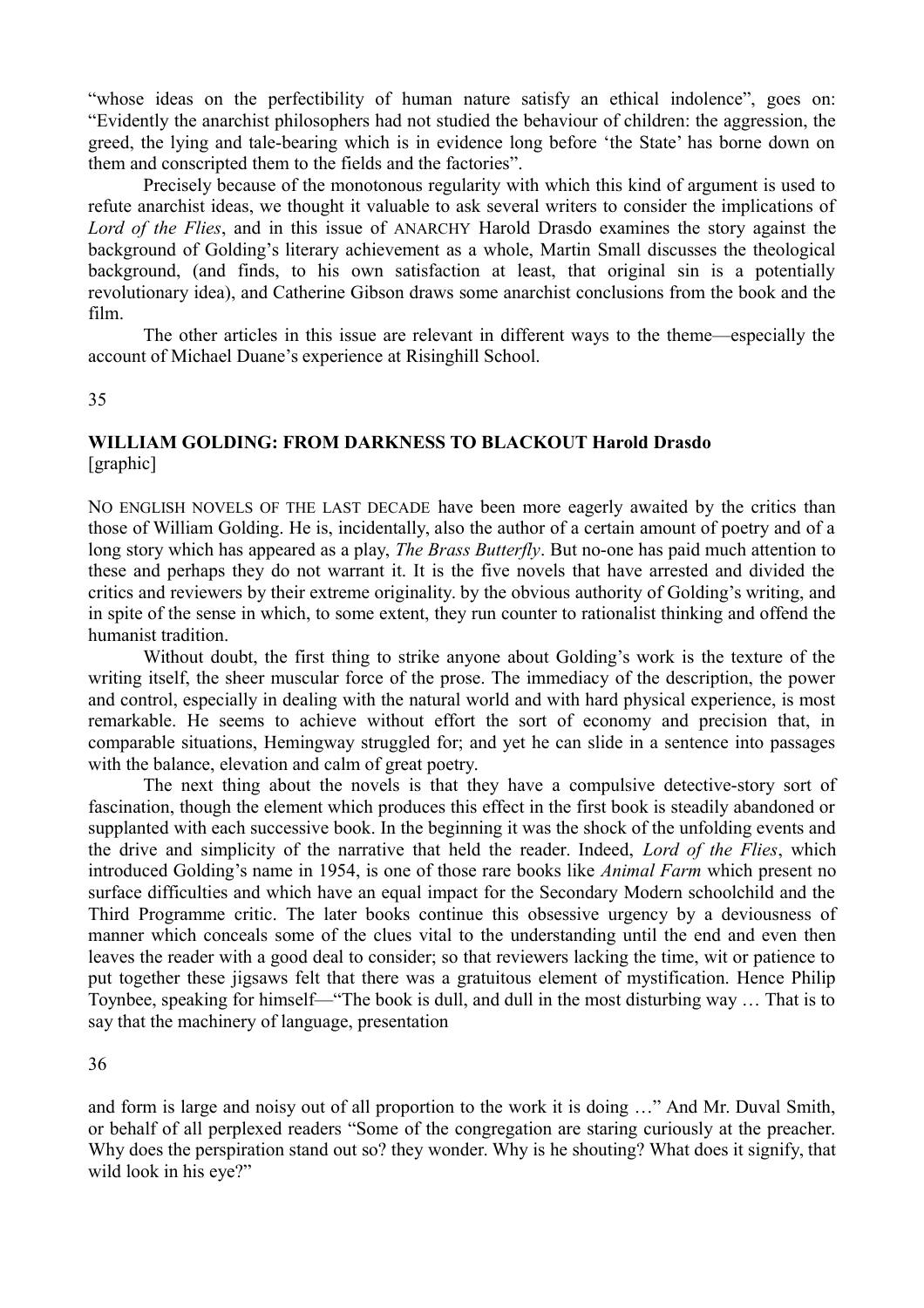All of Golding's books have strange endings which have occasioned a good deal of comment. *Lord of the Flies* tells of the regression to savagery of a party of schoolboys airwrecked without adults on a coral island. In the pace of the narrative, and in his premonitory horror, the reader sees their figures assume demoniac proportions: then, in the last three pages of the final chapter, Golding cuts them down to child-size. *The Inheritors*, which appeared a year later focusses on the sad remnants of a once numerous Neanderthal group who try desperately to comprehend the nature and motives of a party of our more direct ancestors—who demonstrate efficiently, as they expunge the primitives, that the meek *don't* inherit the earth. And then, in the last chapter, we sail away from the carnage with the new men, recognising ourselves and the way in which our violence stems partly from fear.

In *Pincher Martin* we find a man struggling in the sea as a warship goes down; he is cast ashore, in extremis, on Rockall and he fights for survival with all the intelligence, will-power and strength at his command; he is overcome steadily, it seems, by hallucinations or perhaps by madness: and then, in the last chapter, we are taken to a Hebridean island for the identification of a cast-up body and we learn that our hero perished on page two. The rest of the book could be the flashbacks and the snatch of hope of the drowning man, if reason will permit you to swallow so much. But no: Mr. Golding has elsewhere explained that Pincher Martin is in Purgatory—not a Christian purgatory since he is not a Christian but a particular purgatory of his own construction where his selfish nature tears itself to pieces before some power or other.

In *Free Fall*, an artist's search through his past for the point at which he lost some sort of freedom, the ending has become not so much a dramatic shift in the point of view as the presentation of a final clue towards interpretation. Only in *The Spire*, the impossible structure which the obsessed Dean of a medieval cathedral is driven to have raised against all reason and advice does the gimmick ending seems to have almost disappeared.

I have said that, on the surface, the stories are easy to read. But scope for excavation has been found in them and in some quarters this is a proof of value. It was immediately obvious that the island of *Lord of the Flies* was to be Ballantyne's *Coral Island* with a difference: Ralph and Jack were in attendance and instead of Peterkin—how ingenious!—Simon. The man who was christened Christopher ("bearing Christ") Martin has become Pincher before he meets his doom. In a brilliant analysis of *Free Fall* in the *Twentieth Centur*y Ian Gregor and Mark Kinkead-Weekes point out that the hero—Samuel ("heard by God") Mountjoy (Mons Veneris!) pursues a Beatrice who is surnamed

#### 37

Ifor; they have even learnt that the German interrogator, Dr. Halde, is Dr. Slope. These discoveries hold the interest for a few seconds and give a guide to Golding's intentions, and the concepts which he is exploring; it is when we isolate these concepts from the fabric of the books that we experience discomfort. For Golding is a Christian of a pretty hard school and he is trying to say something about—innocence, guilt, sin, evil, grace, transfiguration, and so on: treating all these ideas quite purposefully in their antique religious senses. It is absorbing to watch him so occupied but most of us will be unable to feel much sympathy for his struggles.

Nevertheless, however meaningless Golding's basic preoccupations may seem to the libertarian reader, some of the novels raise interesting points. The last two, it is true, do not repay prolonged attention in spite of their ingenuity of construction; in them Golding is completely engrossed in his metaphysics—the narrator of *Free Fall* admits that "the external events [of his story] are common enough"—and we know that the humanist would quarrel with his doctrinal adhesions and the linguistic philosopher would demolish them. In *Pincher Martin* we do feel that we are nearer to real problems—a definition of the edges of personal freedom and of the meanings of guilt and conscience; but we are unlikely to share the author's viewpoint.

*The Inheritors* challenges us with a demonstration of a situation (a single episode from all history but offered, as Golding's fables are, as an archetypal truth) in which a life-orientated, matriarchal group goes down before its authoritarian successors because it has no science and no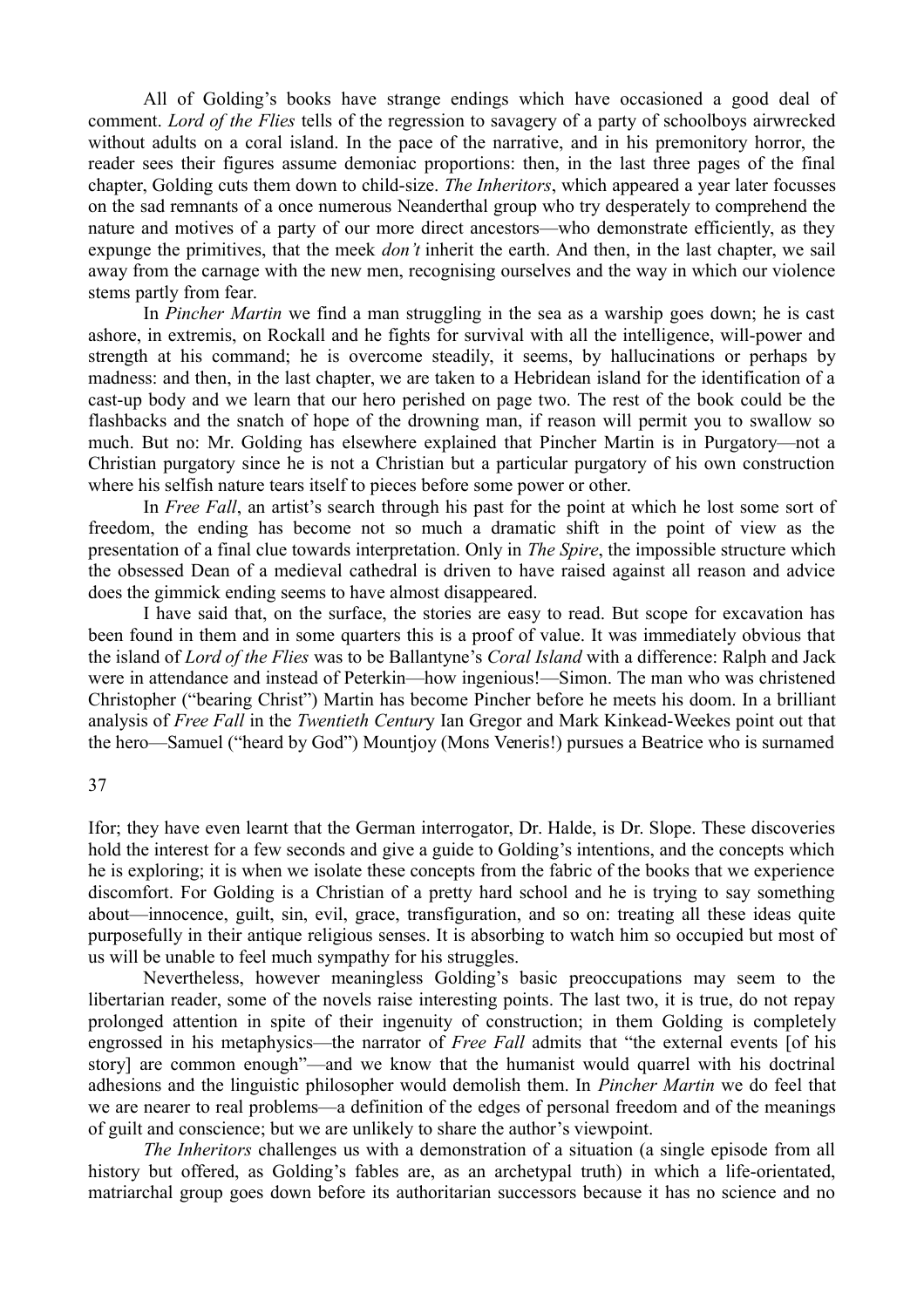experience of the pressures in other types of society or of the effects of these pressures on fear and violence. It would be absurd to reject this moral which is pertinent to our own world of concentration camps and nationalism—and civil disobedience too.

But the first novel, *Lord of the Flies*, is the most interesting. It suggests that there is an inherent evil in the children—in man, too. At the end of the book Ralph weeps for "the darkness of man's heart". And the triumph of the forces of evil is averted only by pure chance—the intervention of adults. Despite the fact that the action takes place during a cataclysmic world war, which, we are told, has left civilisation in ruins, there is little evidence that Golding intends the happenings on the island as a metaphor of the struggle for power in the outside world. Indeed, he seems to give tacit approval to the general structure of modern society, which, presumably, keeps in check at a personal level the innate evil in his creatures: before the rot sets in Roger does not throw stones at Henry because he is not yet free of the standards of civilised life—"Here, invisible yet strong, was the taboo of the old life. Round the squatting child was the protection of parents and school and policemen and the law. Roger's arm was conditioned by a civilisation that knew nothing of him …"

But if Golding's fable in some way typifies the nature of man then does he believe this civilisation to have been achieved? In some ways

38

progress has surely been made even if only on the evidence of our sceptical and enquiring minds. Civilised values rest on education, Golding would presumably say. Who, then, educated the educators? How did mankind escape its bleak beginnings in Jack's kingdom? A possible answer is that lost causes are found again if they embody humanistic ideals—though Golding would perhaps ascribe this escape to some sort of psycho/religious enlightenment or intuition. The knowledge of Piggy and Simon is to some extent passed on to Ralph; and the seeds of Ralph's fairmindedness might have germinated posthumously in Jack's new society. Just as the inheritors sailed away carrying the Neanderthal infant with them.

It is odd that, in each of the first two novels, Golding has a good deal to say about communication and language. There is evidence of this interest again as Pincher Martin names the parts of his rock. I have said that there is often a splendid precision in Golding's use of language but I must qualify this. When he gets down to the behaviour of individuals, parallel to his premature theological ultimates he has certain images or psychological ultimates which spare him the need to grapple with prosaic actuality: men's minds contain "a darkness", they are directed by "the centre"; and at the centre of "the centre" there is just "the thing" or "it". Sometimes it is hard to guess whether the words have overpowered the ideas or whether the ideas are simply not clear enough for any other words. Either way, the power is there but there seems a want of accuracy.

A character in a story by John Menlove Edwards says: "I sought for reality intensely, always as if it was not there". William Golding is a bit like that.

#### **HUNTERS AND BUILDERS** Catherine Gibson

[graphic]

IS IT THE ARTIST'S BUSINESS TO MAKE SOCIAL CRITICISM, or just to show us life, intensified perhaps by special circumstances or the telescoping of events? William Golding knows boys and he recreates them for us in a special set of circumstances. This inevitably draws from us some sort of conclusion. Is it possible to judge the author's conclusions? I don't think it could be because so many people take the "children are little animals until they are trained" line and back it up by quoting *Lord of the Flies*.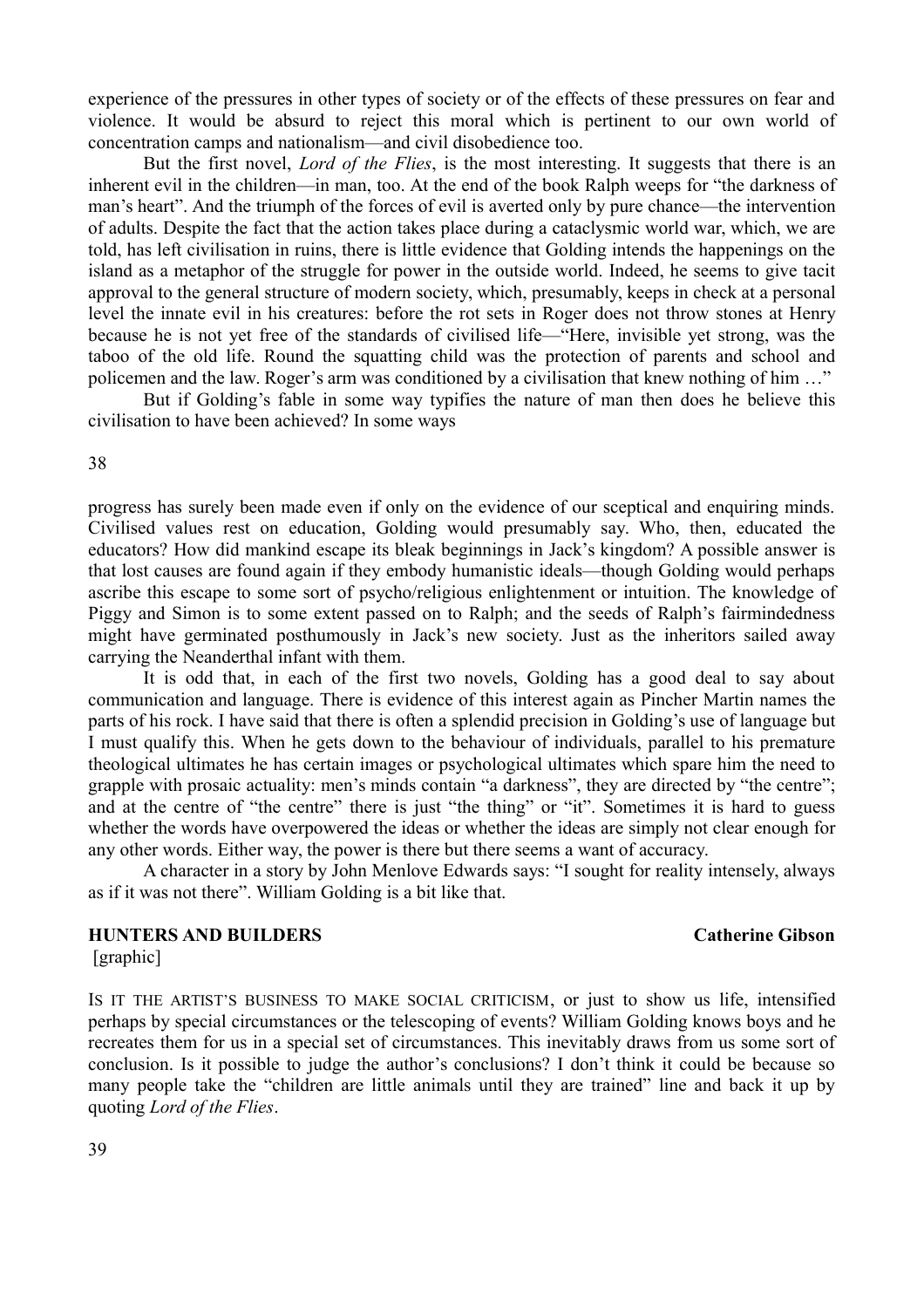Ralph asks Piggy "What has gone wrong? why isn't it working?" He is referring to his system of a commonly accepted leader working by fair rules for the good of all. And Piggy doesn't know. Is it because the boys have forgotten their twelve odd years of civilization? Let us consider some of the things they do remember. They do certainly seem to be grasping at elements of what they have found to be most useful and most suitable to their temperaments in their lost world. Piggy remembers postboxes and tea. Ralph remembers codes of behaviour, which include taking turns at speaking and looking after the little 'uns, Jack remembers rules too, but mostly that punishments are dealt out for breaking them and we get the impression that he has been in a position already to savour the satisfactions of dealing them out.

Could it be that their experience of civilization has not been an adequate preparation for the development of a free life?

At the beginning they have a meeting; they put up their hands to speak—"like in school"; they give their names. Then they choose a leader by voting. All this is a very useful framework, but they lack concentration and a view of their main objectives. This is because they are children of course, easily distracted by more interesting things than sitting around talking. The film allowed us to see plenty of their essential *joie de vivre*. But they are making good use of their democratic background, and without too much fuss. Much less than adults would have made, probably. They settle the essentials and get on with enjoying their freedom. Jack's tendency to bulldoze his way to what he wants is kept in check and Piggy's tendency to worry is assuaged; both by Ralph, who has a pleasant easy-going way with everybody. So far so good. Then gradually fear creeps in. Fear at first of the "beastie" They laugh but uncertainly, at the little boy who talks vaguely of this danger. One can see that they are torn between fear of being thought sissy and fear of all the bogeymen with which they have ever been threatened by adults who should have known better. Soon Jack who cannot bear not to be leader, learns to exploit these fears. Those who, for one reason or another have not joined in the hunt, are despised at his suggestion, and there is enough glorification of one particular sort of courage in the civilization they have left to give credit to this view. So it is that the hunt becomes their central activity; more important than the need to be rescued, or the individuality of each one of them. But the ceremony of the hunt does not allay fear, although it temporarily channels it. Now they are afraid of the act of killing and they are afraid of themselves because they have been caught up in a mass hysteria which they don't understand. They are also afraid of each other, because they know it is a rule of the strongest into which they have drifted. No one of them is strong enough alone so they must act together, but they must watch each other and yet not be seen to be afraid. And they are afraid of Jack, who has half deceived himself by his head-long rush to power. He feels that power is essential to him now. He must not be thwarted. Where did they learn to accept so easily the power-hungry man and where did Jack learn the tricks of the tyrant?

Ralph becomes insecure and over-anxious because he does not

40

understand the turn of events. And who can blame him. But he does not change his attitudes to people. He never treats the others as anything but equals from whom he expects a fair response. Right at the end, when the bullies steal Piggy's glasses for the last time, they are an armed camp, no longer amenable to reason, yet Ralph faces them with angry schoolboy words—"You are not fair, you should have asked for the fire. We would have given it to you". One theory about this story suggests that it shows goodness, embodied in Ralph, to be by its nature not strong enough or clever enough to overcome evil. Perhaps it is not strong because it does not get enough nourishment from the world, or enough exercise from enough people. In a recent book describing his experiments in liberal education, R. F. Mackenzie says that he is sometimes accused of not preparing his pupils for the real world, by reducing corporal punishment and giving them more freedom and fewer regulations. "I sometimes wonder", he comments "if this advice to prepare pupils for the real world, implies instruction in the strategy and tactics of the jungle". Perhaps it would have been better if Ralph too had reverted to savagery, what ever that means. And what ever it does mean it appears to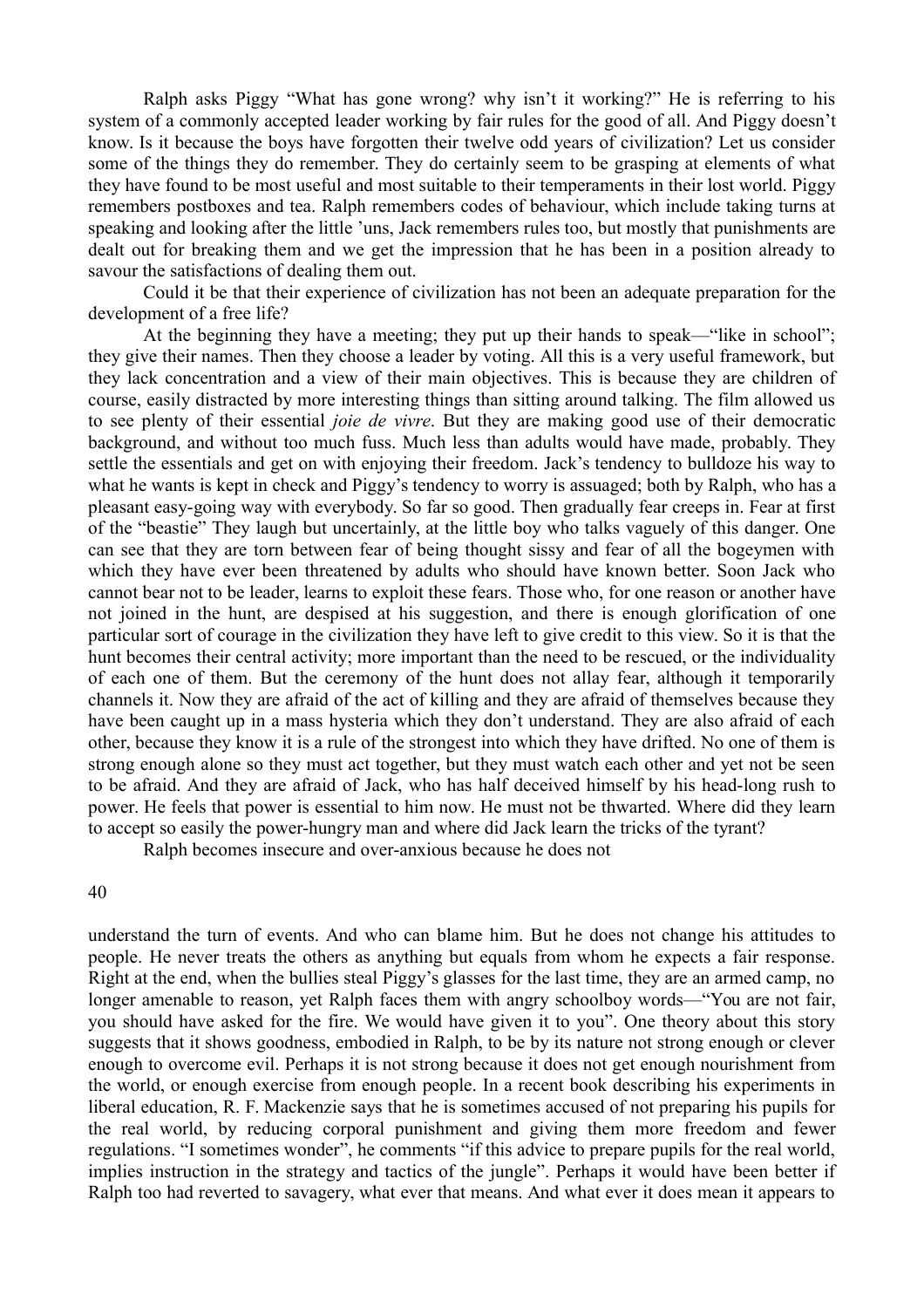be as much part of civilized society as of primitive society. A comparison between the primitive society of the Nuer, described by Kenneth Maddock in ANARCHY 24 and for instance, the society of Europe struggling in the throes of war, which the boys had just left, would hardly leave this in much doubt. However, I think Mr. Mackenzie actually replied to his critics, that in his opinion forcing children to live by any one set of rules is not more conducive to making them adaptable intelligent people than disciplining soldiers in the army makes them more intelligently self disciplined in their private lives. Perhaps if Ralph had been allowed to develop more freely, he would have been more wary of the dangerous tendencies in his fellows. As it is we can only admire his forthright courage and regret that it deserted him at the very end, when to run away was the worse possible thing he could have done, because it brought the howling hob after him, all commonsense and kindness swallowed up in frenzied fear and irrational hate. I find this story, both as a film, and in the original novel, to be very apt in its characterisation and quite logical in the working out of the plot; but I do not think that the failure of these boys to understand themselves and cope with their circumstances is because they are so young and therefore have not received a strong enough injection of civilisation. I think it is because they have come from a world in which neither civilisation, nor its spearhead education, does enough to help them use their own talents fully, to think for themselves, or to work with their fellows in mutual respect.

41

#### **BEELZEBUB\* RIDES AGAIN** Martin Small [graphic]

*"Southey is no believer in original sin: he thinks that which appears to be a taint of our nature is in effect the result of unnatural political institutions: there we agree. He thinks the prejudices of education, and sinister influences of political institutions, adequate to account for all the specimens of vice which have fallen within his observation."* (Shelley to Elizabeth Hitchener, 2 January, 1812).

*"Created free, able to sin, man sinned by his power of sinning; but his power was no part of his true liberty which is a liberty of not sinning, of not serving sin. In other words, man's liberty was the liberty of a will created free from servitude to sin; his free-will, therefore, was not only free, but was, at the same time, an efficacious power. This free-will abdicated its power in sinning; but are we then to say that this abdication was constitutive of its liberty? A liberty that enslaves itself, even freely, is unfaithful to its own essence; the free act by which it makes itself less free betrays its own freedom. For this reason, precisely because every will is a power, all diminuition of the power of the will diminishes the liberty of free-will. The real power is the power of efficaciously willing the good; having done evil, the will remains free to will the good, but not to do it; it is therefore but a wounded liberty; in restoring the lost power grace restores to free-will something of its first efficacy; far from diminishing it, it liberates it."* (Etienne Gilson*, The Spirit of Mediaeval Philosophy*, tr. A. H. C. Downes, Sheed & Ward 1936, pp317-8: paraphrasing the teaching of St Anselm.)

*"Man's nature may be looked at in two ways: first, in its integrity, as it was in our first parent before sin; secondly, as it is corrupted in us after the sin of our first parent. Now in both states human nature needs the help of God as First Mover, to do or wish any good whatsoever. But in the state of integrity, as regards the sufficiency of the operative power, man by his natural endowments could wish and do the good proportionate to his nature, such as the good of acquired virtue; but not surpassing good, as the good of infused virtue. But in the state of corrupt nature, man falls short of what he could do by his nature, so that he is unable to fulfil it by his own natural powers. Yet because human nature is not altogether corrupted by sin, so as to be shorn by every natural good, even in the state of corrupted nature it can, by virtue of its natural endowments, work some particular good, as to build dwellings, plant vineyards and the like; yet it cannot do all the good natural to it, so as to fall short in nothing; just as a sick man can of himself make some movements, yet he cannot be perfectly moved with the movements of one in health, unless by the help of medicine he be cured."* (St Thomas Aquinas, Summa Theologica. II: i, question 109: of the necessity of grace.)

NEWMAN SAYS SOMEWHERE, of a (theological) mystery, that a man may know *that* it is, but not *why* it is. Original sin is a fact about ourselves and about others with which we have to deal at all times; it is at the same time a mystery which we can never fully comprehend. The theologians cannot tell us exactly why man rejected the friendship of his

\* Beelzebub: one of the manifestations of the Devil (Arabic: *Baal-Zebub*, the Lord of the Flies.)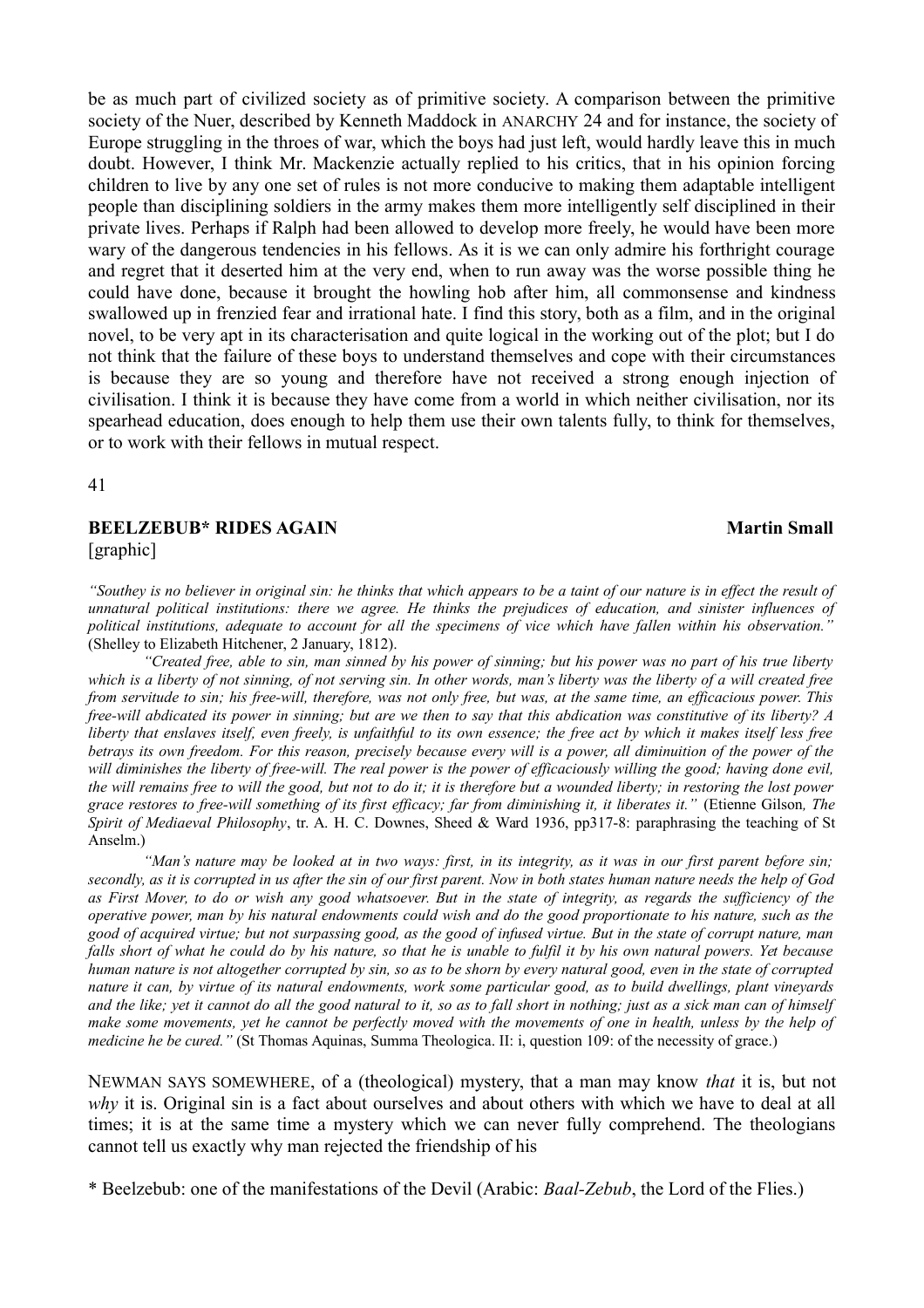Creator: they cannot describe the whole aetiology of man's original dissatisfaction, distrust and disbelief, nor can they explain how it is that man is in fact responsible—and they cannot deny that in one sense it is God who is responsible, since God created man and created likewise his sinfulness and (under His providence) his sin. All they can say is that such a thing has happened, and that also man's original sin is intimately related, as a perversion or an abuse, to his unique power, his freedom. In Christian doctrine, original sin is a condition of existence which has to be accepted with sorrow; but it is a circumstance—the most important circumstance, even the context—of a man's existence, rather than its sole, determining constituent: his life is not what his original sin makes of it, but what he makes of his original sin. The practical point of Christianity is to make known to man his enemy, his weakness, and both to assure him that the enemy may be defeated and to show him how this may be done: by prayer. All truly Christian action has the form of prayer, the Christian does not presume to be totally successful, he is aware in his inadequacy that he cannot do all that is necessary, but he hopes and indeed is sure that in confessing his inadequacy he will find the strength to overcome it: he will find grace.

To the religious man, all understanding and all awareness is a religious act. Understanding is the instrument, the device, the skill, which is peculiar to man: the operation of his understanding is his life's work, it not only discovers but even more it creates his being, and thus—that which is the whole and centre of his being—his relationship with God. The artistic vision is an aspect of a man's awareness: its antinomy of the universal and the particular is perhaps a means of intensifying this awareness, of making it more real, of which all men are more or less capable. "I am very serious", said William Golding in 1957. "I believe that man suffers from an appalling ignorance of his own nature. I produce my own views, in the belief that it may be something like the truth". (Quoted in the *Times Literary Supplement*, April 16, 1964). His novels are, he himself claims, "myths" or "fables", and the *Times Literary Supplement* reviewer agrees that "they are carefully constructed analogical expressions of moral ideas". What Golding is trying to do and is trying to help his readers to do is to understand the truth of certain propositions of Christian dogma concerning the eternal and universal nature of man by showing how a man—or men, or boys—will behave in a certain situation. To quote the same reviewer again, he chooses "situations that isolate what is basic and avoid the merely contemporary, the social, the subjective; all but one of his novels employ a situation that is remote in time or space, characters who are radically unlike the author, and a narrative tone that is removed, analytical, and judicial".

The novel *Lord of the Flie*s asks us to see in the behaviour of some "typical" twentiethcentury English children some of the fruits of man's original sin: and also, by contrast, the abrupt ending hints at some of that "appalling ignorance" which is both cause and effect of man's attempt to cover—what is his real self—his inmost confusion and darkness with a figleaf of civilised "law and order".—It is perhaps because

#### 43

such sudden contrasts lend themselves more readily to the operatic rather than to the lyrical mode that this part of the message of *Lord of the Flies* is presented more effectively in Peter Brook's film than in Golding's novel. Having read the novel only once, four years ago, and not then having much sympathy with the idea, I am not able to compare the effectiveness with which the novel and the film bring home the reality of the idea—or the fact—of original sin. In one way Peter Brook has the advantage in that the behaviour of the shipwrecked boys is simulated by real boys who moreover (Peter Brook emphasised this in his Observer article) neither are professional actors nor attempt to act like them; but on the other hand he loses the storyteller's advantage of being able to distinguish between the individual human beings and the idea, the dogma, the truth which they are supposed to represent and illustrate: the tension between the immediacy which intensifies the reality and makes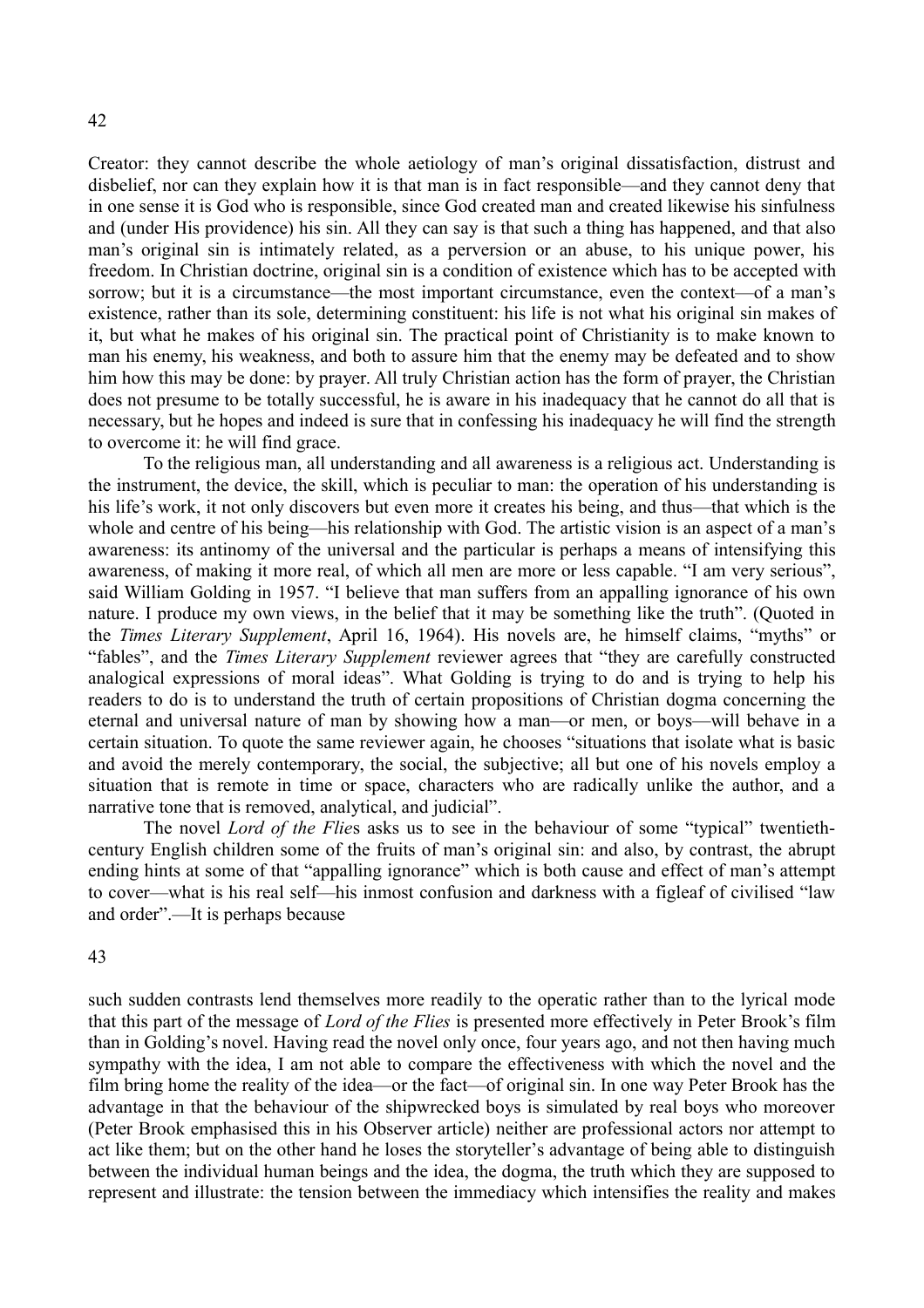self-identification easier, and the distance which objectives and universalises is present not only in the artistic vision as a whole but also as a contrast between two different forms of that vision. Thus the spectator of the film *Lord of the Flies* may accept the megalomania and the crowd-hysteria as real and possible, and not fantastic (again, as ironic contrast, there is a heroism and a comradeliness which is an affectation and yet at the same time a real achievement—another of civilisation's compensating pretences?); and yet refuse to see in this anything more than a picture of how certain people might behave. But if it is more difficult to adopt this twofold attitude towards the novel, is this because it is a novel or because Golding's commitment is much more clearly to the idea than is Brook's?

If *Lord of the Flies* is above all, first and last, a didactic work of art which seeks to reveal something about himself to a man—or rather, perhaps, to make a man look into himself more deeply and discover something of which he had previously been ignorant—then the criterion by which it must be pronounced either successful or unsuccessful—both as a film and as a novel must be its success or otherwise in persuading the reader or the viewer not so much to identify with the individual people, characters and actions which make up the story, but rather to recognise his own sharing in the attitudes and confusions of mind in which these other, fictional characters so obviously have a part. "Satire", said Swift, "is a glass in which a man sees every face but his own". The artist is a man who has some appreciation of the truth, some approach to the truth, which he wishes to communicate. "To communicate", says Golding through the mouth of his narrator in *Free Fall*, "is our passion and our despair". Our passion because we must communicate, and our despair because with those who do not know it is impossible to communicate and with those who do know it is not necessary: this distinction is not in fact as absolute as it sounds, because all men may know, have the power to learn, and no man knows everything so that he needs to learn no more. The religious man believes that there is an absolute truth, but also that complete knowledge of this truth by any man is not possible (at least in this life): the religious artist communicates his apprehensions of the truth that he feels in the

#### 44

hope that it will awaken, provoke, enlighten the perceptions of others. In the face of the message of *Lord of the Flies* we may invoke "the prejudices of education, and the sinister influences of political institutions" to account for the behaviour of the choir-boys; but to do so is to evade the real question which Golding at least is asking—what explanation is there of the child's susceptibility to these influences and prejudices, and if good is so natural and evil so artificial how does evil manage to prevail over good on so many occasions, at least in the short run? It could be argued that Golding does not present a situation which illustrates his idea as perfectly as it might be illustrated. And yet this apparent failure could arise deliberately from an honesty of purpose and a faith which is aware that there is no way in which the fact of original sin can be proved: only ways in which the idea of original sin may be presented forcefully enough for the reader or the spectator to be compelled to ask himself. Is this or is it not what I feel to be true about myself?

In conclusion, I find it difficult to assess the effectiveness of *Lord of the Flies*, either as a novel or as a film. But if I compare Peter Brook's film with two French films I have seen recently, *Jessica's Life Upside Down* and Truffaut's *Silken Skin*, it seems to be lacking in a certain precision and economy which seem to be essential if a film is to realise all the exciting possibilities of its medium. Whereas both French directors seem to be able to be experimental and to make a point without feeling troubled by any conflict between these aims, Peter Brook seems not to be sure whether he wants to be experimental, to make a point, or both. But when one considers the subtle gradations of attitude and feeling described so beautifully in *Life Upside Down* and *Silken Skin*, it might seem arguable that the film is not the medium for the presentation of the heavily symbolic characters of *Lord of the Flies*. I remember just over a year ago seeing Bergman's *The Seventh Seal* and Bunuel's *Nazarin* within a few days of each other: despite, or perhaps because of, its artistry and brilliance I found the symbolism and allegory of the former eventually merely tedious and quite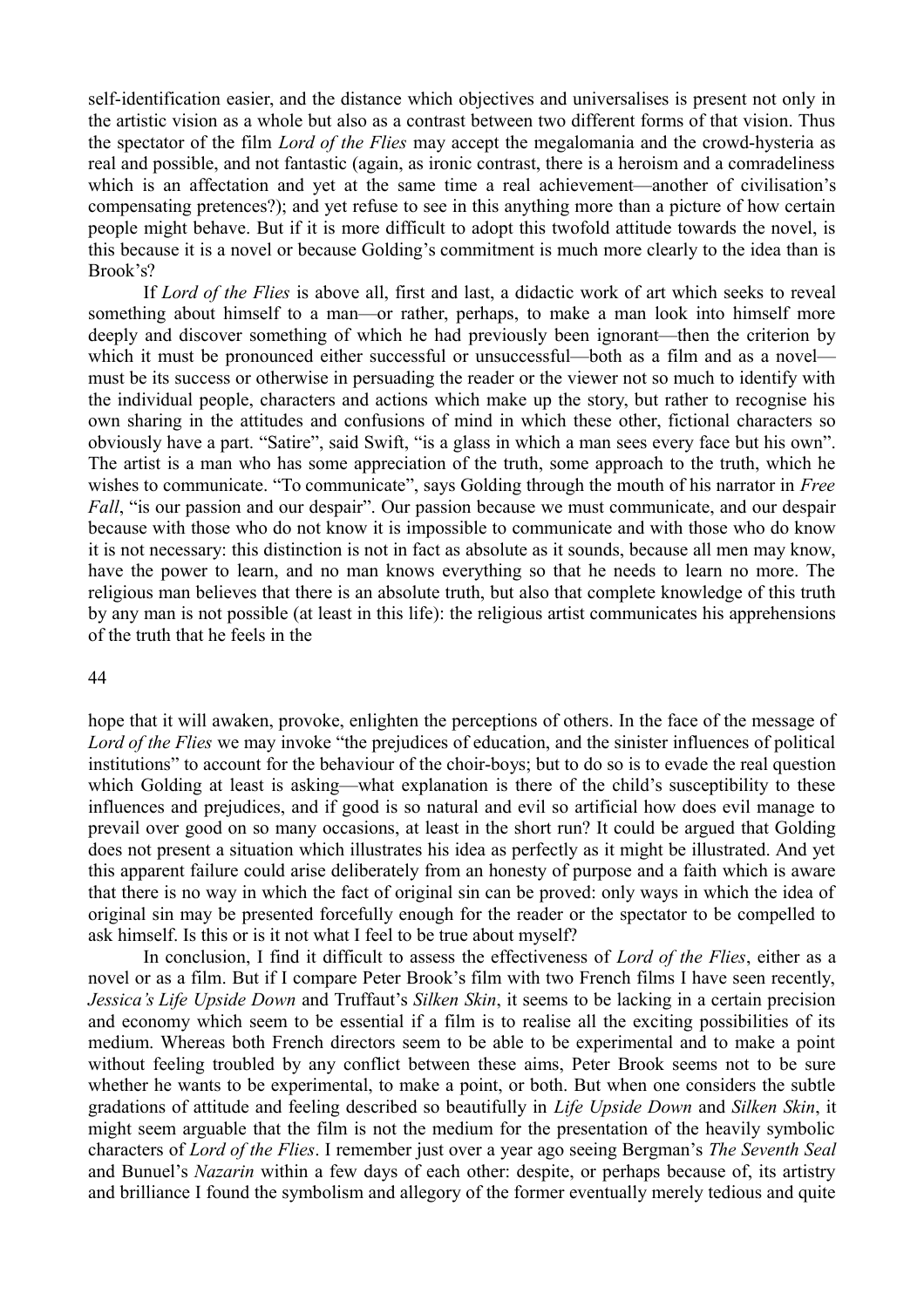meaningless—whereas *Nazarin*. though in a way no less and no more a religious film than *The Seventh Seal*, in its concentration upon the development and fluctuation of feeling in one man, a Christ-like figure who is eventually persuaded by his persecutions that he is Christ, I thought achieved a far more convincing and real effect.

Having said all this, it still remains difficult to say what medium exactly is fitted to convey so offensive and potentially revolutionary an idea as that of original sin. The idea of original sin is the foundation of the whole Christian picture of man—of man as not only fallen, but redeemed and saved. Redemption and salvation do not figure—or only in the obscurest suggestions, visible to those who are prepared to look for them—in Lord of the Flies: only the unhappy material of redemption and salvation. In its fullest expression the doctrine of original sin is not pessimistic: and similarly William Golding's object is not to denounce and to deplore, but to warn and to exhort. As John Wain has pointed out, Golding's negative aim is the destruction of the humanist

#### 45

idea of man "self-sufficient, self-centred, self-secure", which received its most detailed and triumphant philosophical expression in Feuerbach's *The Essence of Christianity*, where the concept of God is treated as an instrument of the development of the self-consciousness of the human spirit which has now been outgrown, and which remains today, somewhat etiolated and abashed philosophically, but as a subconscious presumption very firmly standing. (Cf. the very interesting introduction and preface by Karl Barth and Reinhold Niebuhr respectively, to the Harper Torchbooks edition of George Eliot's translation of *The Essence of Christianity*.) The essential preparation for redemption and salvation is the awareness that, "Without Thee, we can do nothing". In seeking to clear this ground, *Lord of the Flies* does not ask us to recognise ourselves in the children who without awareness sing the old Greek chant *Kyrie Eleison* (Christ have mercy)—the ironical use of this as a refrain, even as a hunting cry, is one of the most effective things in the film (I do not remember whether it is in the novel): rather we are asked to recognise that we share with them those tendencies which circumstance turns for them to disastrous effect—that these tendencies are indeed predilections which are "second nature" to us, overlying our first nature which was (as St. Anselm and all orthodox Christian theologians have taught) an efficacious willing of the good.

Again, it is difficult to say whether either the film or the novel makes it less possible for us to deny this recognition. Everybody is against complacency nowadays: what is less popular is a precise notion of what we ought not to be complacent about—which precise notion is what the anarchist idea of a revolution yet to be achieved is meant to be. And the anarchist idea of a revolution (this is a tentative explanation of Christian anarchism) is but the positive aspect of the doctrine of original sin. The awareness of original sin is not a negation of the revolution, but an awareness of its difficulties. The anarchist insists upon man's potential: the Christian awareness balances this with a description of the obstacles to the realisation of this potential. The doctrine of original sin is not a negation of, or an obstacle to, the revolution: it is the doctrine of its necessity.

*It is this grouping, awkward speech that creates the film's most touching moment. All the older boys go off to hunt, leaving the fat, near-sighted "intellectual", named Piggy, to care for the smallest boys. To entertain them, Piggy tells the story of how his home town got its name of Camberley. Pedantically, self-consciously, blinking and scratching, Piggy talks—the shot juxtaposed with shots of Jack's howling tribe on the trail of a pig. So dignified and poignant is the scene that I couldn't help feeling that any species represented by Piggy telling the story of Camberley cannot finally be brought low by its Jacks.* 

——————————————————————————

—JACKSON BURGESS in *Film Quarterly*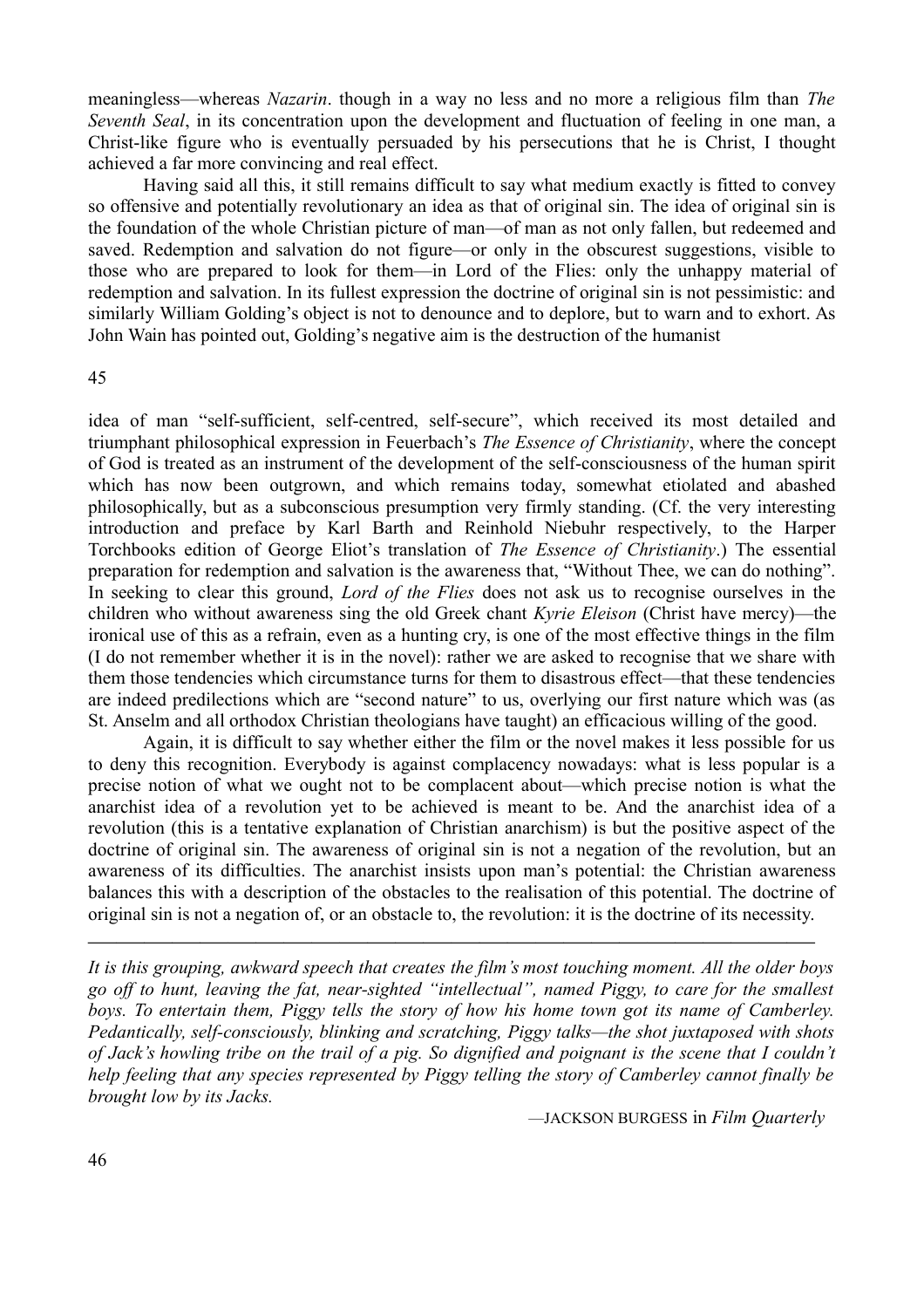### **Miss Lang of Kidbrooke**

#### **TOM JONES**

THE ISSUES INVOLVED IN THE IDEA of comprehensive secondary education were discussed at length in ANARCHY 18, which also contained articles on comprehensive schools in practice, by teachers, pupils and reasons. More and more education authorities in different parts of the country have been experimenting with the idea, more and more of them have sought to abandon the examination at eleven-plus, and have seen comprehensive secondary schools as the obvious concomitant of this. The Labour victory at the general election last year has accelerated this process. Generally speaking, Labour local authorities have favoured the idea of comprehensive schools and the successive Conservative Ministers of Education in the governments of the last thirteen years have opposed it. Education being a local service in this country, the Ministry has not been able to prevent the development of comprehensive schools—except for certain incidents like the row between Sir David Eccles and the city of Manchester in 1955 and the brush between his predecessor, Miss Horsbrugh and the LCC in the previous year. (Miss Horsbrugh refused to allow the London County Council to close Eltham Hill Girls' Grammar School and transfer its pupils to its first big new comprehensive school, Kidbrooke. She also refused to allow the LCC to expand the Bec Boys' Grammar School into a comprehensive school).

The local authorities complain that the result of the Ministry's policy has been that many comprehensive schools have not been "fully comprehensive" in that they have not had the correct proportion of the "upper ability groups" which the selective grammar schools have still been able to "cream off". This is the issue in the argument at Bristol where the local authority wants to absorb grammar school pupils into its comprehensive system, and with the coming of a government which favours the idea of comprehensive schools it is the background for the current revival of arguments over the merits of comprehensive education. As might be expected the Conservative press has sought to make news out of every incident relating to comprehensive schools as a buildup for the House of Commons debate on education arranged for January 21st.

Kidbrooke, a school in South London for over 2,000 girls, was the first of the LCC's comprehensive schools to be built as such ten years ago. Miss Joyce Lang who has been the school's Director of Music ever since, was one of the speakers at the annual conference of the School Music Section of the Incorporated Society of Musicians. Not a headline-making event to be sure, and the only paper which reported it was *The Times*, which however gave no report of the conference but gave a great deal of prominence—the top of a column on its main news page to

#### 47

a report of Miss Lang's remarks, under the heading "Comprehensive Schools A Failure: Teacher on Lack of Contact".

Miss Lang, according to the *Times Educational Supplement* (January 1st), said Kidbrooke had been rather fulsomely praised by the press for doing good work in a difficult area. "But a lot of it is just my eye". Many of the girls came from uneducated homes and thought they were doing a favour by coming to school at all. There was a lot said about the good pulling up the bad in such a school, but there was very little chance of this happening where the majority came from a bad background. "The pulling up thing just does not happen".

The problem of the 15-year-old school-leaver was magnified when vast numbers of girls at the difficult age were collected together under one roof, Miss Lang said. "We all know the materialism, selfishness and aggressive inferiority of this particular element", she said. "But however unpleasant they may be, one has to remember that they are the sisters and girl friends of some of the unpleasantest gangs in London.

The chances of getting through to these girls were slighter at Kidbrooke than in a smaller school, as it was impossible to have the same continuous rapport between staff and girls that good small schools were able to establish.

Miss Lang said that publicity given to the school's achievements, such as the musical performances she had been able to put on (last year she put on Dido and Aeneas and the St. Matthew Passion) gave an impression of success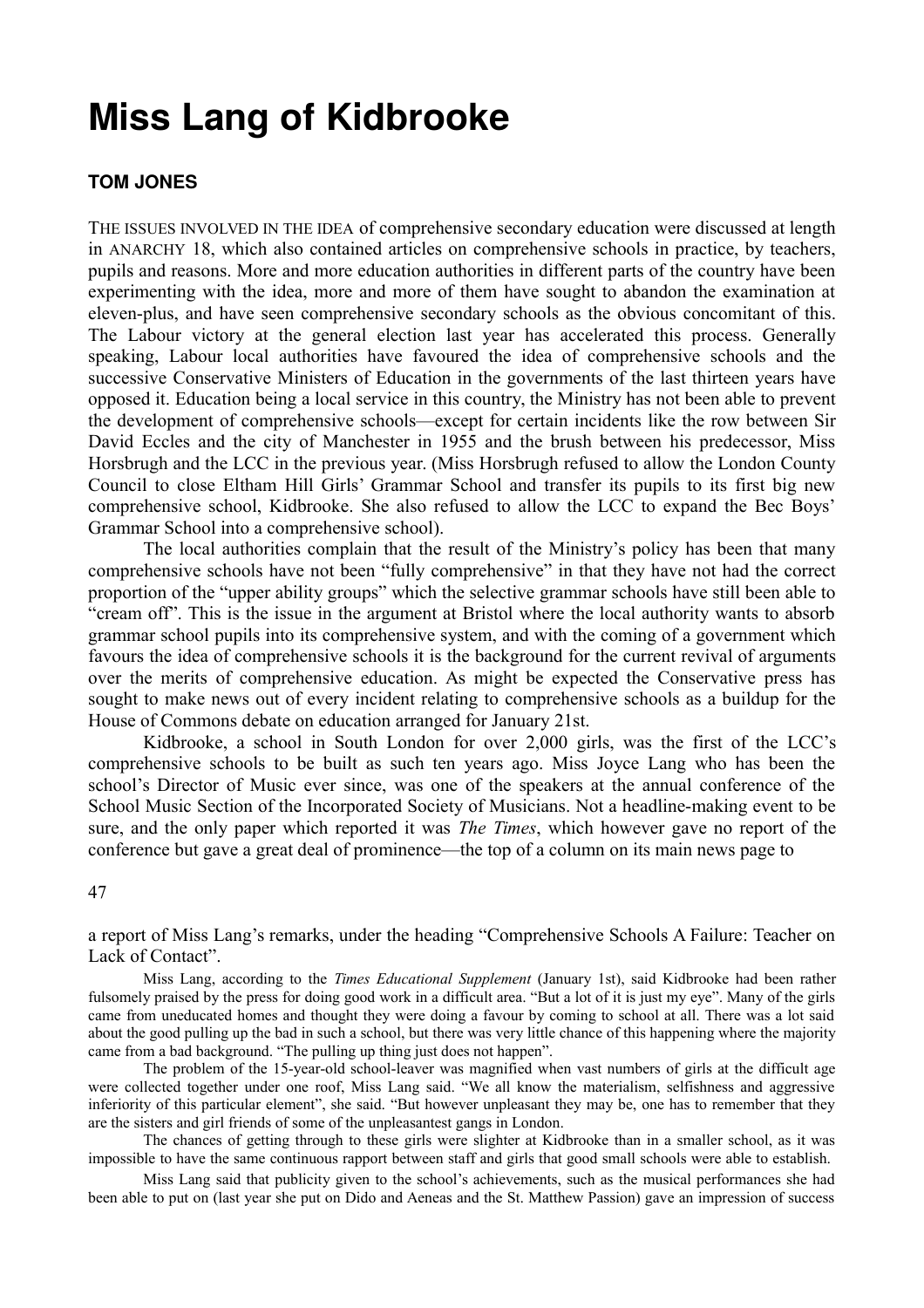which did not hold good when the whole record was considered. Many of the 15-year-old-school-leavers who went out to take their place in the adult world were not responsible citizens.

The comprehensive system was an advantage to the near-miss at the 11-plus stage and to late developers. But although it was possible to move children from one stream to another in a comprehensive school, in practice: this was seldom done in Kidbrooke. Before moving a girl up or down they had to be sure she would survive the move. In such a big school once a girl settled into the form, the upheaval caused by moving her could outweigh the advantages of the move. This could apply even in moving a girl who had initially been placed in a wrong stream on arrival at the school.

Miss Lang commented: "In the end it is not the system of education I deplore, but the size of the school".

On the day following the original report in *The Times*, it published a letter from her (at the bottom of its second letter column) complaining that the report "mainly through omission" had misrepresented her, that she was reported out of context to make it appear that she was referring to the school as a whole, whereas she had made it clear that she was referring to only one element in it; that of the "early teenage group of low ability"; that she had specifically stated that, as she was one of six speakers in a consortium on "Contrasts in Schools", she would not deal with the successes at Kidbrooke which, though many, were of the same kind as those of other schools, and that at no time did she "condemn either the system or any individual school as a failure".

By this time the rest of the press had rehashed the story from *The Times* and was busy gathering statements from Miss Lang's colleagues. the headmistress, Sir Ronald Gould, general secretary of the National Union of Teachers, the LCC, and the Minister himself. Francis Williams remarked of the LCC's handling of the case, (and the *Times* report of it) in the *New Statesman* on 8th January:

The LCC, it must be admitted, is often not at its best at press conferences. The official who remarked of Miss Lang "Perhaps she will want to reconsider her position in view of her strong feelings about the school" needs education

48

in public relations, if nothing else. However, in the course of questioning by reporters, the same official was asked by one of them whether there would be any action taken by the Council. In response to this direct question, he replied that there would be "no victimisation". Presented to *The Times*' readers in a leader comment, this became: "An official of the LCC takes it upon himself to state that there will be no victimisation (it passes belief that such a thing could even be contemplated)". But except, possibly for the reporter who put the question, no one had contemplated it.

The LCC over-reacted in a slightly elephantine way by inviting the press to visit Kidbrooke and twelve other large comprehensive schools to "see for themselves", and the assembled journalists trooped round looking knowledgeable and asking questions. It is hard to know what they expected to find. The question is, as *New Society* reminds us, "not whether Kidbrooke is perfect, but whether ending selection at 11 gives teachers and their pupils a better chance. In short, it is not Kidbrooke and the other schools which are on trial today, but the press. Can they begin to inform the public?"

The only people who came out very creditably from the whole storm in a teacup were, as has been remarked, Miss Lang and her headmistress Miss Green. But the result of the incident is likely to be simply that teachers will become more inhibited than usual from speaking their minds. As Kathleen Gibberd says, "after her experience who will dare talk away from a carefully prepared and possibly censored script". As it is, the organisers of the conference of grammar school music teachers at Leeds University Institute of Education this month at which Miss Lang is to speak have announced that they do not propose to admit the press.

One thing that no-one seems to have noticed is that Miss Lang has said similar things before without even *The Times* taking any notice. In April 1962 a symposium on Music in Education was held at Bristol University, and the proceedings were subsequently published in book form (*Music in Education*, London, Butterworths 1963). In her paper at this symposium on "Music in the Comprehensive School", Miss Lang discussed her problems, her successes and failures, with the greatest candour. She began by explaining that the LCC "in adopting a policy of comprehensive schools, formulated two basic principles: such a school was to serve a particular neighbourhood and was to offer all the courses that boys or girls between the ages of eleven and nineteen would be likely to want. Apart from these basic principles there is great diversity, There must be almost as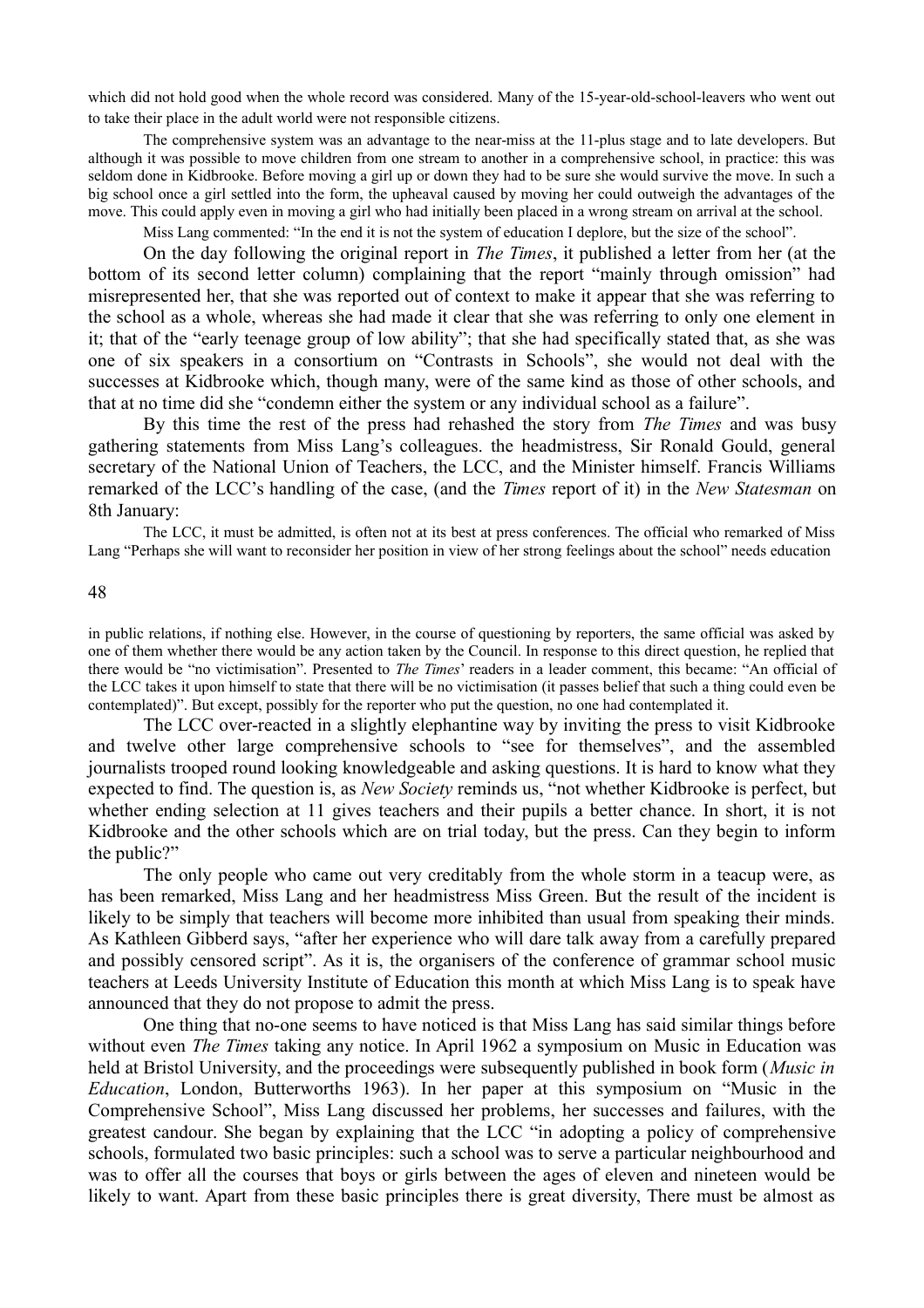many different ways of organising a comprehensive school as there are schools". She went on to mention that "As regards entry, we accept, more or less, all the children living in the area who wish to come, yet are obliged to show some resemblance to what is, I believe, the national average of ability, i.e. 20 per cent in each of the five ability groups". In fact, though Miss Lang did not mention the fact, Kidbrooke has to compete for its "high ability" girls, not only with Eltham Hill, but also with Blackheath High School, Road Girls' School and Haberdashers Aske's School. The greater part of her paper, of course, was about the technique of teaching music, and after describing the school's achievements and activities she said,

This leads to the question of who benefits from all this effort, besides the

#### 49

performers. Here I see one of my main personal failures and, if not actually a failure of the whole system, at any rate a failure to fulfil the ideals of those who believe the comprehensive school is *necessarily* an effective means of levelling up. I would go so far as to say that in my experience there is no musical levelling *down* at all: indeed more has been achieved by the grammar school children (and some others) here than in most grammar schools. As for levelling up, musically it is more apparent in individual girls than in the mass.

This question was taken up in the discussion by Mr. Leslie Orrey who said, "Miss Lang mentioned that the proportion of the academic children to the rest of the school was, I think, one to five, and rather suggested that she thought that was too small a proportion for this levelling-up to work. I wonder if she has any ideas as to what the ideal proportion ought to be?" The subsequent discussion is very interesting:

*Miss Lang*: On the first question of proportions and of levelling up: I have not really any theories on the subject because, although I could make many suggestions which would enable a more rapid levelling up of some people to take place, it still would not take care of the people who would never be able to be levelled up—and I fully recognise, as I see them every day, that someone has got to cope with them somewhere. That is the snag.

… I think it will work less if you make the proportion greater and work successively less the greater it becomes. You have also to consider whether you are trying to level up the general views and general standards, the background of a person's whole life, or whether you are only trying to raise academic standards—people have widely different views on how much they think a combination of these two things is desirable or undesirable. We might even wade into politics if we go too far into that. Could you be more specific about the type of levelling up, Mr. Orrey?

*Mr. Orrey*: Well, those of us who worked in the London area—the area I have experience of—after the war, were so depressed about the secondary modern school that we were not very sorry to see it disappearing and emerging into the comprehensive, especially as the theory was that these children of the lower ability, when they went into the comprehensive school, would be influenced, inoculated if you like, with something from the better quality children. You rather suggested that that was not happening very much.

*Miss Lang*: I would say it is not happening as much as many serious-thinking people had hoped and even thought that it would. I think that hopes were much too high on the part of those who believed in the system and that the more cynical people were nearer the mark really, although there are extraordinary exceptions. Some schools are infinitely better than others; there are so many rather nebulous factors which influence it. It depends very much on the district from which the children are drawn. If it is a district where there is quite a high proportion of "professional" homes, then you have better chances of levelling up for more children. If your most intelligent children come from the poorest home background it does not work. You see, some of our cleverest children come from very, very poor homes indeed and some of our bestbrought-up children, if you like to put it that way, are in the middle streams of schools; they are the children whose parents have hoped and prayed for a grammar place for them, would almost rather have paid for them to go to a private school, and yet they missed the mark and were not accepted. So very often the most rewarding children come from the third, fourth, fifth or sixth streams and have a good home background, with everything that that does to help their education. They are the ones who benefit because they have got the backing at home. But you do not get tremendous raising of standards where there is not much help at home.

These are serious doubts. seriously expressed, and in the current tizzy over Miss Lang's more recent remarks it would have been better if her point of view were discussed rather than her right to express it. (On the face of it, and in the current controversies about "going com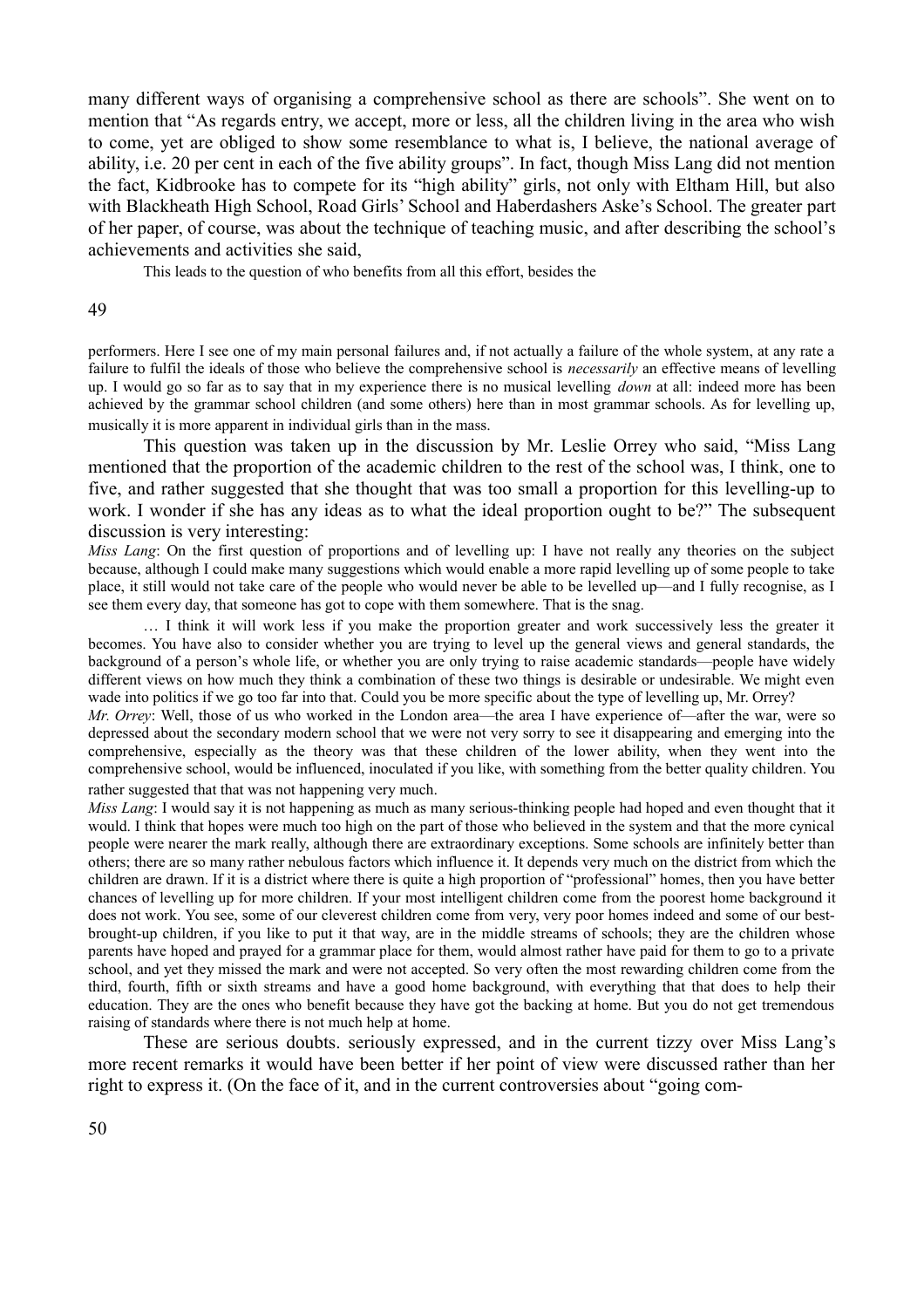prehensive" her opinions could well be used to *support* the arguments in favour of the absorption into comprehensive schools of grammar school pupils, as well as to justify the opponents of streaming within comprehensive schools.)

I think that Miss Lang emerges as a dedicated and successful music teacher who has not found—and is frank enough to say so—the appropriate syllabus for those members of the lower streams who are unmusical and anti-musical. (And are those of her colleagues who disagree with her, confident that they have found a successful approach to these pupils in their own subjects?) Miss Lang said elsewhere in the Bristol symposium, "I am not one of those who say 'all right, you give me your kind of music, then you have a go at my kind'—I do not believe in that at all. I know it is done and some people may be able to sell it that way, but I cannot". A different kind of approach to the underprivileged child is that of Mr. Michael Duane of Risinghill school—the other comprehensive teacher in the news—who declares himself firmly opposed to trying "to force middle-class values and attitudes on to a child whose whole background is not of that type".

### **Mr. Duane of Risinghill**

#### **JOHN ELLERBY**

A YEAR AGO, writing in *New Society* on the future of the progressive schools, Professor W. A. C. Stewart, stressing their function as "educational laboratories", remarked that "Admitting that rare exceptions exist, it is hard for a maintained secondary day school to be noticeably unorthodox because of parental misgivings in the area which it serves and the pull of the norm in the other schools of a local education authority". It is hard for the rare exceptions too, as a consideration of two remarkable examples, Teddy O'Neill and Alex Bloom, indicates.

Edward O'Neill was appointed headmaster of Prestolee Elementary School near Farnworth in Lancashire at the end of the first world war. When he got there, according to his biographer, "he found the children apathetic and listless in school and apparently impervious to all oral lessons. There was much evil-doing: no background whatever of information, either from books, teaching or experience. Outside school he became conscious and later appalled by the great gulf which lay between the people's mode of life and that of educated people … Certainly Teddy had landed himself in a difficult school, in a difficult locality". He met hostility from the staff, from the local people, and to some extent from the school managers and the local education authority, though "it had always been recognised by the Education Authority that O'Neill had a difficult task and should be given a fair chance, unhampered by inspectors whose duty was to see that a school was conducted on the lines approved by the Board". Some teachers

51

left and letters appeared in the local papers about "children doing what they damn' well pleased: no timetable: choosing what they wanted to do and so on". Gerard Holmes tells us how "Parents read them: were alarmed: and some actually withdrew their children from the school at Prestolee. That precipitated the storm". O'Neill weathered this, and many another storm, including an official enquiry in which "It was largely due to the loyalty of the 'parents' committee' that O'Neill was ultimately saved". Holmes queried whether anywhere else O'Neill "could have fought this thirty year war to success; whether, elsewhere, convinced and active opponents could have become convinced and militant supporters; whether in any other county the educational authority would have embraced and maintained the clarity of vision which has been maintained with regard to this experiment, is your guess … What is beyond question is this: that by maintaining their attitude of non-interference with this man Teddy, when he did outlandish things, so long as these things were progressive, and so long as, from an official and moral point of view, he 'never let them down', the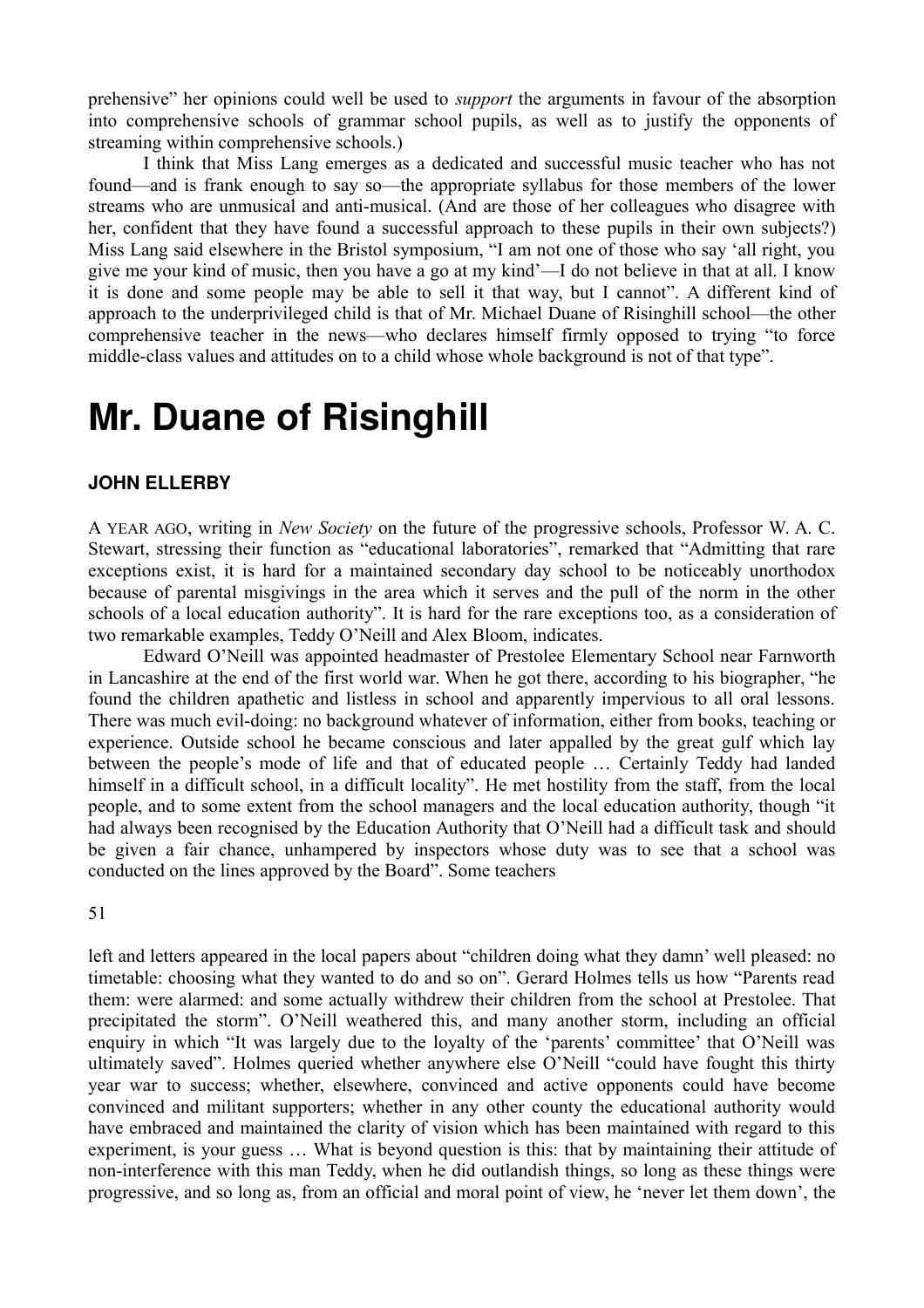several Directors of Education and their committees who have followed each other in office during this period, have enabled something which is very important indeed to develop".

Alexander Bloom was appointed headmaster of the derelict St. George-in-the-East Secondary School in Cable Street, Stepney, when it re-opened at the end of the second world war. He was given 260 boys and girls from local primary schools and ten teachers, most of them unknown to each other and to Bloom. But what he did know, said a tribute to him in *The Times* when he died ten years later, "was Stepney, with its bomb ruins and overcrowded medley of tongues and peoples. He saw no point in starting an ordinary school in that particular place and year. Instead, he designed one in great detail to meet the social and emotional needs of his particular adolescents … the establishment of a community to which each child should contribute from his own growing confidence and competence, and in which his contribution would be spontaneous, not the by-product of regimentation, punishment, reward or competition". Tony Gibson tells us that when Bloom began to put into practice his libertarian ideas, half his staff declared that he was mad and left. Bloom himself used to say that there were plenty of people in the scholastic world who would like to see him thrown out of the profession. He was also criticised in the local juvenile court. (There is a brief account of Bloom's approach by a consultant psychiatrist on pp 140-1 of ANARCHY 16—the issue describing the work of David Wills). Bloom's employers, the LCC appear to have loyally backed him up—even sending him difficult children from outside the locality because of his reputation.

Michael Duane was appointed headmaster of Risinghill School, Finsbury, in 1960. He came from a secondary modern school in Suffolk (and is a friend and disciple of another Suffolk schoolmaster, A. S. Neill). He faced all the environmental difficulties that had faced O'Neill and Bloom and a lot more beside as well as the problems of a

52

large school in dispersed buildings. There is a description of the early days of the school under a fictional name in Kathleen Gibberd's *No Place Like School* (1962):

There was daily destruction. Older boys of the C and D streams busied themselves with misapplied skill. They took off the lavatory chains and appropriated them as weapons; they extracted screws (that were guaranteed permanent) from chairs and desks; they undid the nozzles of fire hoses, removed plastic numbers from classroom doors and forced open locked pianos. Other children just kicked, hit or threw things. Even when an all-embracing plan of close supervision had halted the general havoc, it could break out again if an opportunity were given. Once a mistress doing a job for another teacher who was ill and having to get promptly to her subject room (which was a journey of three flights of stairs down, across a playground and then six flights up) forgot to lock the door behind her. The incoming class, a particularly dull-witted and unruly set, poured in. Before anyone could arrive to stop them they had slid open the low windows and begun to throw the chairs out—one narrowly missing an inspector who was crossing the playground.

At the end of the year, which was the occasion for necessary replacements and repairs, the list compiled was formidable-chairs destroyed, windows loosened, a wash-basin removed, cupboard doors broken off, hooks and toilet fittings wrenched from their sockets and new paint defaced with lewd graffiti.

To the scandalised official who scrutinised the inventory Mr. …, the headmaster, pointed out that nothing had been damaged in the woodwork room, the engineering workshop, the housecraft rooms and the laboratories. In these rooms only eighteen children were taught at a time and always by a well-qualified teacher. Even if the proper teacher were absent no 'supply' of unknown quality could be asked to take charge where there were lathes, soldering irons, gas-stoves and poisonous chemicals. His contention was that a school opening in an area where respectable people refused to live should be exempt from the local authority staff ratio—which was based on the principle of providing enough specialists to teach enough subjects to the older children, and not on the need to keep all the classes small. A class of 25 unruly children was manageable and could be transformed; a class of 35—which was the usual size at …—was too large. The school had its share of less able teachers and perhaps more than its share of minor infections which kept staff away.

Miss Gibberd's account was written when the school was in its second year, by which time : "*there were now no truants*" and "*the children had stopped wrecking the place*". But of course, tongues had wagged, and the school had acquired a certain notoriety—just as Prestolee or St.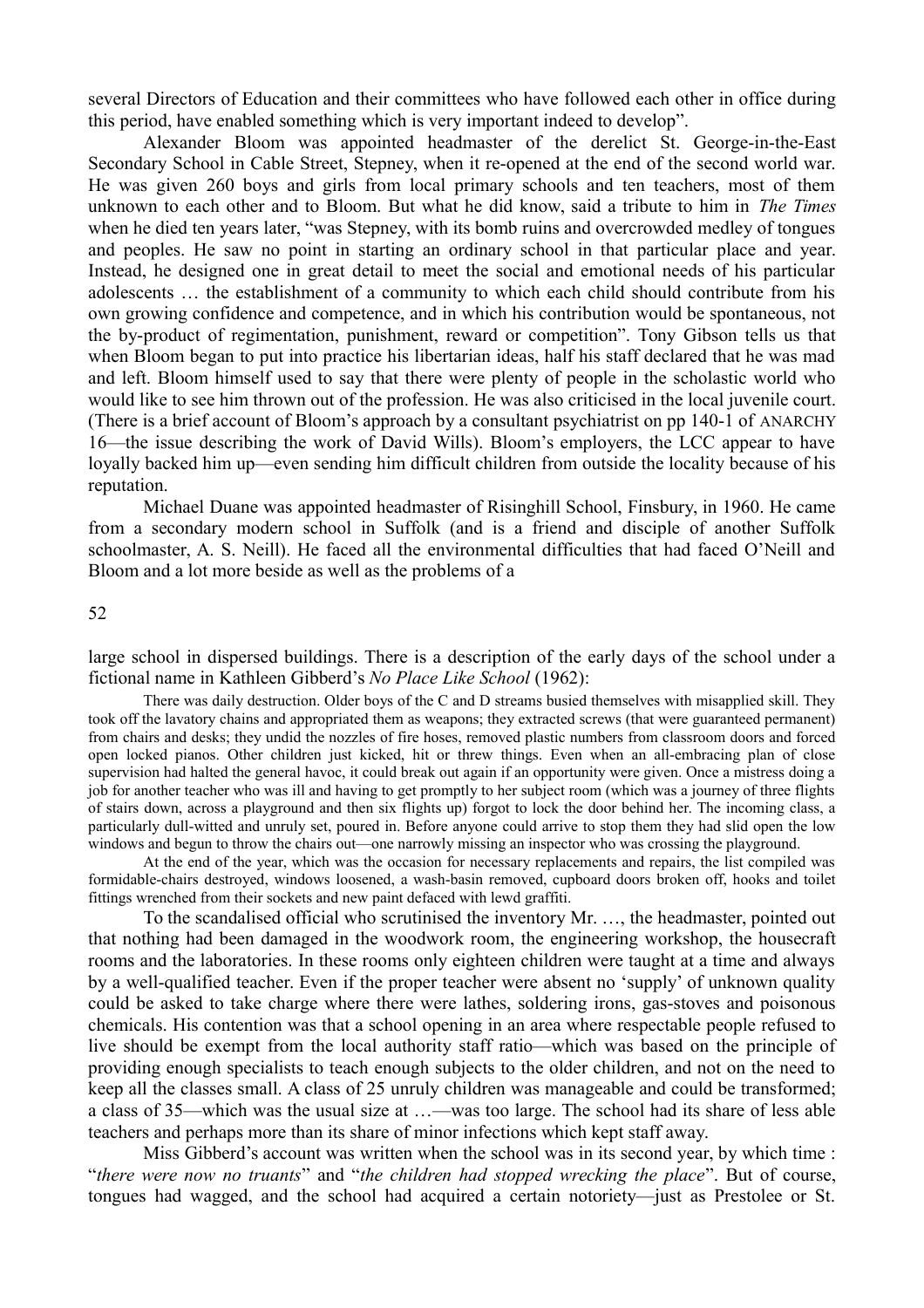George-in-the-East did. (Or for that matter Summerhill: A. S. Neill did not call one of his books *That Dreadful School* for nothing.)

A year ago an article in a weekly magazine described Risinghill as a nightmare school where the children "shout, yell, fight and make life impossible. You have to stand there and let them call you all the four-letter words and every obscenity in the language". As a result Mr. H. Sebag-Montefiore raised the question of Risinghill at the meeting of the LCC Education Committee on February 26th last year. Quoting the article he said that "even Narkover, Beachcomber's academy for young criminals, can't have beaten this school's record for delinquency

#### 5l

—243 appearances by its pupils in the juvenile courts in three years. Yet the headmaster has one inflexible rule—no corporal punishment".

On that occasion, the late Mrs. Marjorie McIntosh, chairman of the Education Committee indicated that she agreed with the view on corporal punishment and said that she was satisfied with discipline and education at the school. The extract from the magazine, she pointed out terminated at the point where the headmaster gave his justification for his method with these "tough, unruly independent boys". Many of the 243 court cases were "care and protection" appearances and were not caused by delinquency. Members cheered when she added, "It is significant that when the school opened there were 100 pupils on probation. Now there are nine".

The Risinghill story "broke" again after months of rumour among teachers in London, with a front page article in the *Sunday Times* (10.1.65) by Michael Hamlyn, with the title "London may close its tough comprehensive", explaining that the LCC Education Committee would meet at the end of the month to discuss a proposal for the reorganisation of secondary education in the Islington area involving the disappearance of Risinghill school, and that of the proposal is accepted, the school will close in July and the buildings will be taken over by a girls' school. He outlined the history and background of the school in these words:

"The school started life with enormous disadvantages. It is surrounded by some of the worst slums, brothels and clubs in North London, opposite a market where a constant stream of rubbish is blown into the school grounds … The school was formed from four other schools, and inter-school rivalry and gang warfare made for constant trouble. One of the biggest difficulties was that although the school is supposed to be comprehensive, with 20 per cent of its pupils in each of the five grades of ability and intelligence (and staff was engaged on this basis), more than 90 per cent of the pupils are in the middle grade or below and only 0.8 per cent in the top grade …

"The chairman of the governors of the school, Mrs. Joan Evans, said: "There is no doubt that great progress has been made. The staff have certainly accomplished quite a number of things, particularly in the social sphere. My impression is that the children as they leave are responsible and integrated young people.

"Even on an academic plane, results show Mr. Duane's success. In the first year only 16 pupils entered for GCE examinations. Only five passed in any subjects. Last year 57 entered and 30 passed. In addition, for the first time sixth form pupils passed 'A' level examinations and for the first time two won places at university.

"But perhaps one of the school's greatest achievements is in race relations. Islington has a large population of immigrants, mainly Cypriot and West Indian, and this is reflected in the composition of the school. By employing teachers of. different nationalities, including Greek and Turkish speaking men and women, Mr. Duane has shown

#### 54

the children how to live in a multi-racial society. He has been successful to such an extent that the prefects of the school this year elected as head boy and head girl a West Indian and a Greek Cypriot."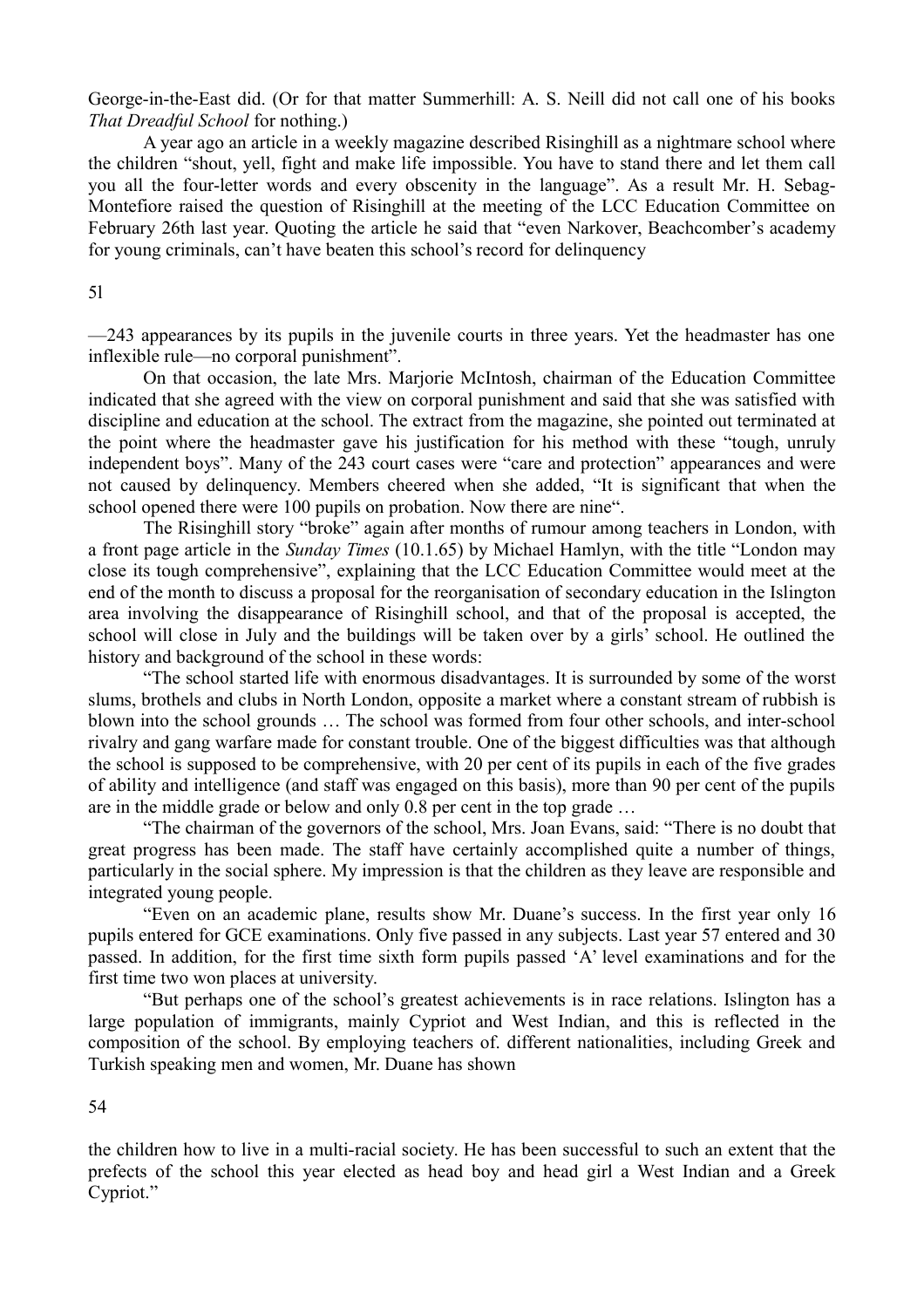Mr. Hamlyn reported that "In spite of these successes Mr. Duane has been constantly criticised by the authorities. Two years ago after an inspection of the school he was criticised principally for failing in leadership. Since then he has antagonised officials again for drawing public attention to the problems of his school. "Because you have failed to build up the image of the school in the eyes of the parents we are having to think about drastic action", an official told him. And he earned further opprobrium for declaring himself a humanist. The religious assembly each morning is devoted to pointing out the poetic aspects of the Bible". He says that Mr. Duane's original announcement that corporal punishment was abolished "met the wholehearted opposition of an official, who told him that his action was unwise. A more senior official told Mr. Duane that he must either reintroduce the use of the cane, or institute public expulsion as a final deterrent to the young tearaways in the school. He declined to do either".

On the following day the *Evening Standard* came out with a headline "LCC Asks Head to Quit Teaching" and both evening papers reported that "An LCC official in an interview with 49 year-old Mr. Duane suggested that he take up teacher-training. I was not ordered to do so—the decision was left to me", Mr. Duane said, "It would suitably get round the LCC's predicament. But I don't want to give up teaching". Interviewed on television that evening the Chairman of the Education Committee, Mr. James Young said that the reason why the school's future was under review was that the number of pupils had dropped from 1,300 when it was opened four years ago to about 800. Space, he said, was being wasted. This was amplified by a statement by the LCC next day:

The LCC is seeking to solve the acute accommodation difficulties of Kingsway College of Further Education. The new building for further education had been constructed at Prospect Terrace, St Pancras, but during the bulge period of secondary education this has had to be used temporarily by Starcross Secondary Girls' School. A careful review has therefore been made by the Council of all secondary schools in the area, including Starcross and Risinghill Schools, with a view to releasing the Prospect Terrace building for the college. Confidential discussions have taken place with the heads, staffs and governors of the schools and college concerned, but no decision has yet been made.

One of the possibilities which the Council will be obliged to consider is whether Risinghill School should be closed and its premises used for another secondary school.

The newly-built Risinghill School opened in 1960 with the transfer of pupils from four secondary schools: Bloomsbury Secondary Girls, Gifford Secondary Mixed, Northampton Secondary Boys and Ritchie Secondary Girls. A promising start was made: there were 403 first and 51 second choice applications for admission to the school at elevenplus (286 pupils being admitted) and the roll then totalled 1,423. Since that time however, the intake of the school steadily declined and this year (with 240 places available for first-year pupils) only 152 could be recruited, of whom only 76 made the school their

#### 55

first choice and 29 their second choice; the roll of the school fell to 854 in September 1964.

There is substantial evidence of increasing parental preference for single-sex schools in the area.

The Council must take these considerations into account if its arrangements for secondary education are to be based on the best interests of the pupils and parental wishes, as they must be. If the proposals eventually decided on should involve the displacement of head teachers, the Council's long-established practice of safeguarding such head teachers' salaries, and so far as possible, their status, will apply.

The LCC statement ends by saying that in view of certain statements which have appeared in the press, "it should be made clear that it is a firm principle of the Council that all head teachers are responsible for the internal organisation and discipline of their school". But the same day *The Sun* in an editorial under the heading "Rebel With a Cause" remarked "The LCC will have to provide a lot more facts and arguments if the public are to be convinced that their only object is reorganisation" and like a lot of other people we were suspicious too. But the LCC statement is true, and Kingsway Day College's problems are real enough. Mr. Duane himself is confident that the decision about Risinghill will not be determined by the dislike of LCC officials for his methods. "This is absurd" he said, "Surely no enlightened education authority could be influenced by the prejudices of one or two officials?" And to another reporter he remarked that "The Council is far too big an authority to close a school because it does not like a man's personality".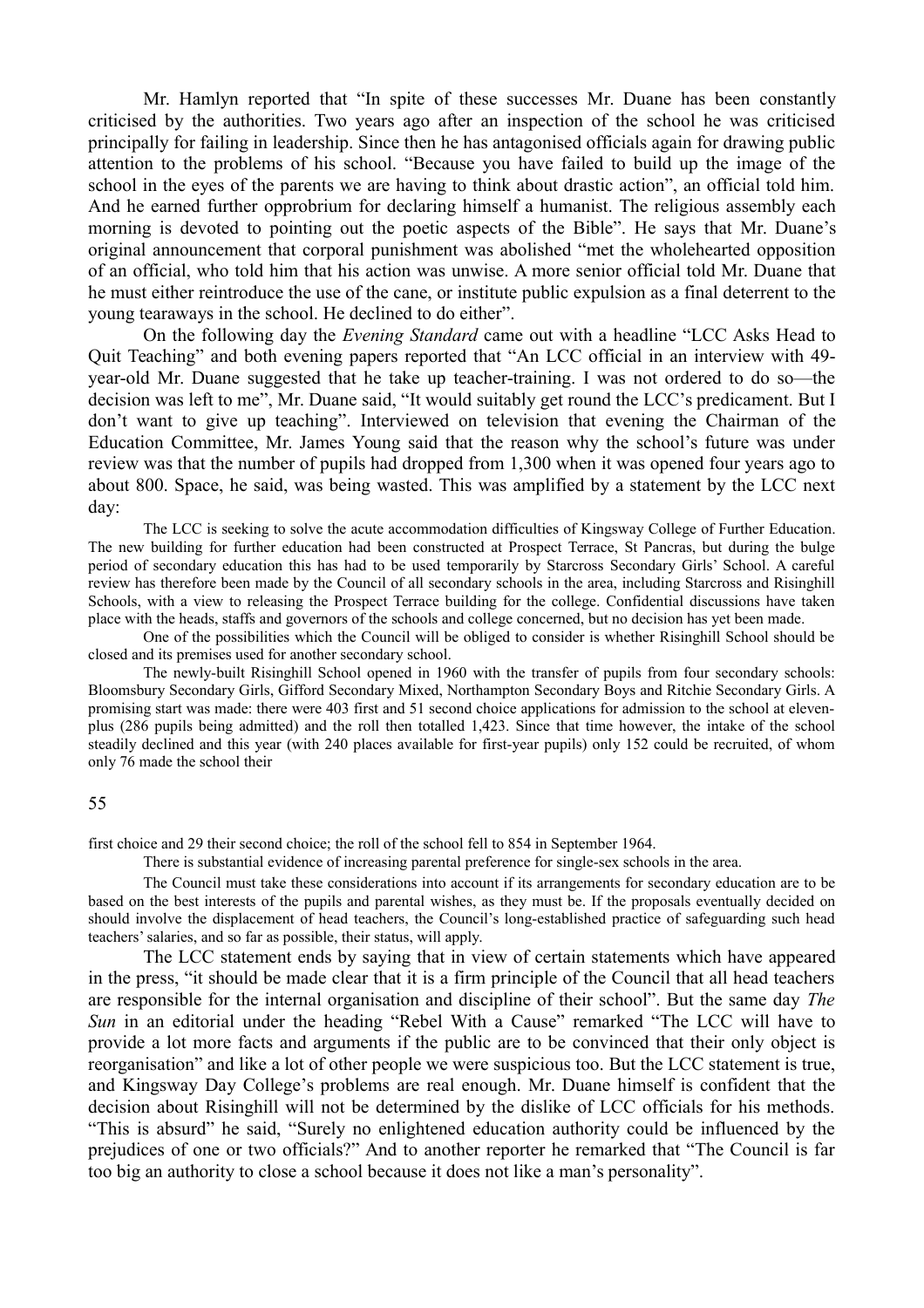The Council's case then, if we accept its statement, rests solely on the fact that the roll of the school has fallen from 1,423 to 854 (the architects say that it was built for 1,350 pupils). But the Council knows perfectly well why parents have preferred other schools. It knows the effect that rumour and gossip can have. Mr. Duane has tried to scotch the malicious tales by pointing out that there have only been two cases of girls becoming pregnant (one was already pregnant when the school opened, another was seduced by the lodger at home) and by pointing out that the boy who attacked members of the staff was a psychiatric case with an appalling background. He believes that the turning point has been reached and that "The local primary schools are starting to realise we are not just wild boys. Then they will recommend their children to come here". He thinks that soon the parents of the top 40 per cent of the ability range will actually want to send their children to Risinghill.

If the Council is as "big" as Mr. Duane hopes, shouldn't it be prepared to wait for that day, and regard the "waste" of space in the school as a small price to pay for his achievements? His experience closely parallels that of Teddy O'Neill and Alex Bloom as well as that of other rare teachers of the same outlook. David Ayerst notes in *New Society* that there are "already some schools in the slums which

56

have developed on "progressive" rather than traditional lines, and some of them certainly have done this without the ill effects which may be predicted. On the contrary. One such school found that within five years the number of boys on probation fell from 17 to two or three in spite of the fact that the total number of pupils in the school increased. No doubt it takes a better than average staff to be successfully adventurous in changing the general temper of school life in a slum community from an authoritarian to a co-operative basis".

There is certainly no doubt that Michael Duane is a better than average head. Doesn't he deserve a better than average support from his Council? Or at least that degree of support which O'Neill and Bloom were given. Our contributor Leila Berg put it this way in an admirable article in *The Guardian* 22.1.65: "Comprehensive schools need comprehensive human beings to teach in them. They also need comprehensive inspectors. For if an authoritarian inspector reports to authoritarian members of a committee about a non-authoritarian school they are likely to understand and approve of each other, but not of the school". Should a council which last month suggested that one comprehensive teacher who had dared to admit publicly her failure with the bottom stream children "might wish to reconsider her position", not support and be thankful for another who has demonstrated his success with them? If the LCC wants justification for doing so, there is plenty in the new report Education Under Social Handicap and in the Newsom Report Half Our Future, which recommends for example that an experimental school be started. Let it be Risinghill!

If the LCC doesn't appreciate Risinghill there are plenty of people who do. It has received petitions from the staff, from the Islington probation officers, from the parents and from several groups of children. As FREEDOM put it last week: "When kids march through the streets demanding that their headmaster should not be sacked that headmaster has made a breakthrough in education".

## **A weekend case**

### **LEILA BERG**

ONE BLUE JERSEY, RAGGED, UNRAVELLING, full of large holes. One dirty shirt, faded to grey, full of tiny holes. Two separate halves of pyjamas. the top half filthy, the bottom half clean, both the size for a child half this age, both so washed out they might almost be the same pattern, but they aren't.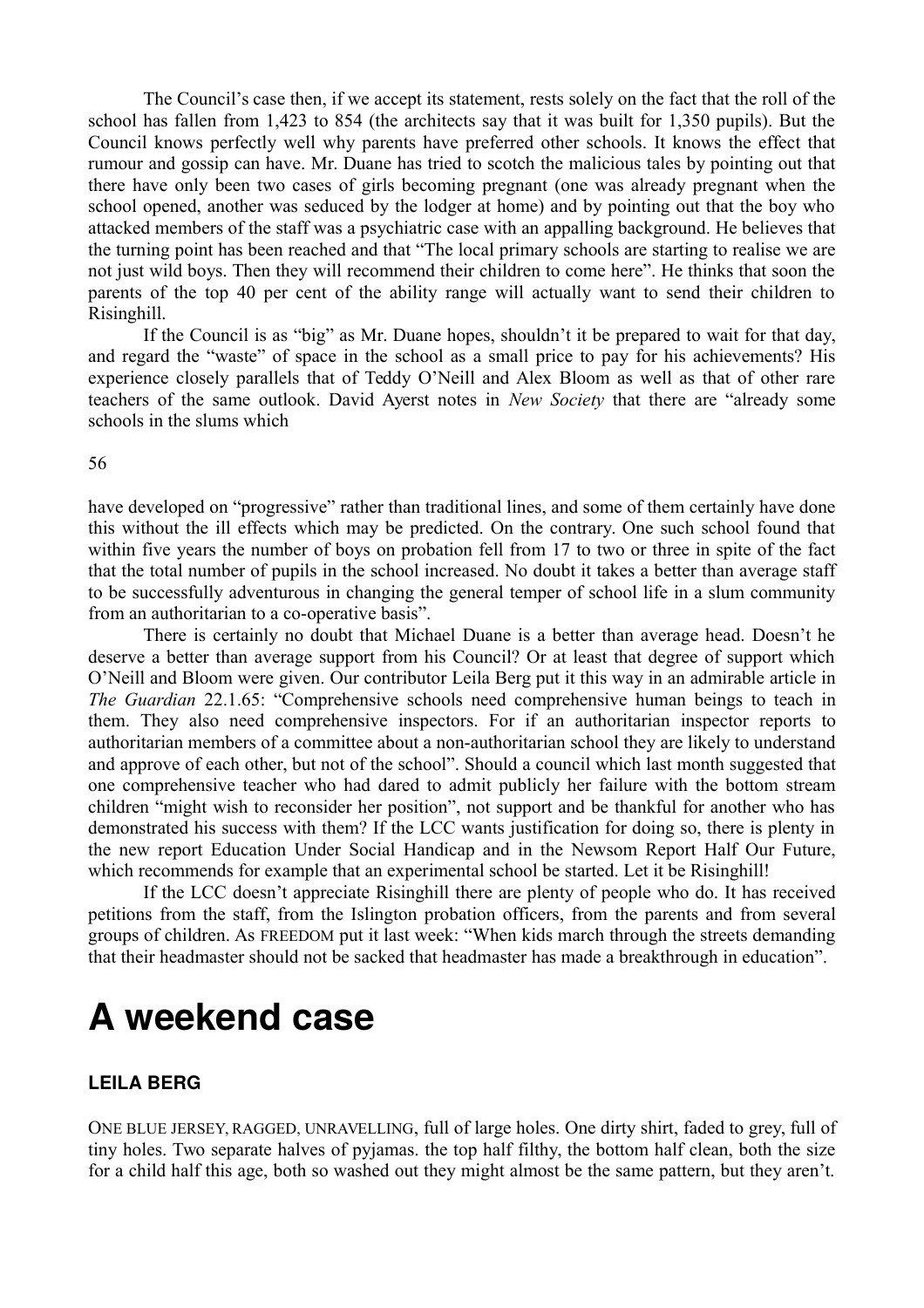One filthy shirt, faded to two completely different colours. Dirty, disintegrating clothes, several sizes too small, packed into a broken

57

case by two children, unhelped by any adult, who have for nearly all their lives "belonged" as they would say to the local authority. No underwear, no toilet things.

This boy and girl do not live as ordinary children do. They live in a large "Home"—that is, an estate separated by large gates from the outside world. They do not nip round to the shop on the corner, they do not jump on a bus, do not greet you in the park, do not climb trees for conkers in the gold of autumn and hidden in the leaves hear the conversation of strangers. They live only among their kind. What is their kind? Well, these two are children who, ten years ago, screamed beside their father as he hanged himself; their mother had gone off with another man. They were very small then. Their kind runs in this Home to four or five hundred.

But once every three weeks—and this is how I have just seen their unpacked case—they are invited into the outside world. For there they have one person who, for several years, has been constant in their lives, always reliable, always welcoming, always reappearing, always sharing. She is their voluntary "auntie", her husband their "uncle". The children have been moved from place to place, the adults who have dealt with them have changed over and over again; but for seven years she has remained constant.

They still marvel at the things that go on in her house—that "uncle" shaves, that he goes to work every morning, that he and "auntie" sleep in the same bed, that they go to shops, choose what they want to buy and pay with money, that vegetables have names like "cauliflower" and people eat them … Her home is a strange and remarkable place, almost eccentric they would think if they had gained the vocabulary to think with. It is the only place where they may keep individual possessions —a toy, a jar of paint, a frilly petticoat, white knickers, a hair ribbon, a hamster.

"Friendship given to a child in this way should be steadfast", says a very pleasant Home Office leaflet on this subject of children in care and "aunts". Why is it then that my friend, who to my knowledge gives constant friendship, should be treated by some of the authorities concerned with the children as if she were dangerous? Why is she kept by them at arm's length? Why, when she buys the children clothes and her friends buy them clothes, and she sends them back to the Home with hand-knitted jerseys, new trousers, shirts, frocks, coats, do they come back three weeks later with different dirty ancient clothes that look as if they had been left a whole battering season through on a scarecrow in a field?

What do such authorities truly think of children whom they choose to dress like this? What do they intend the children to think of themselves? What are they doing to the bond between the children and the steadfast friend? And why are they erasing the children's identity? When these children have so pitifully little beyond fear, when it has been made determinedly clear to them that they will never have more than pitifully little, are the gifts, tangible and intangible, a loved and loving person gives them to be so wantonly, coldly treated?

58

### **Feathers for plucking**

#### **OWEN WEBSTER**

**THE FEATHER PLUCKERS by John Peter Jones (Eyre and Spottiswoode 15s.)**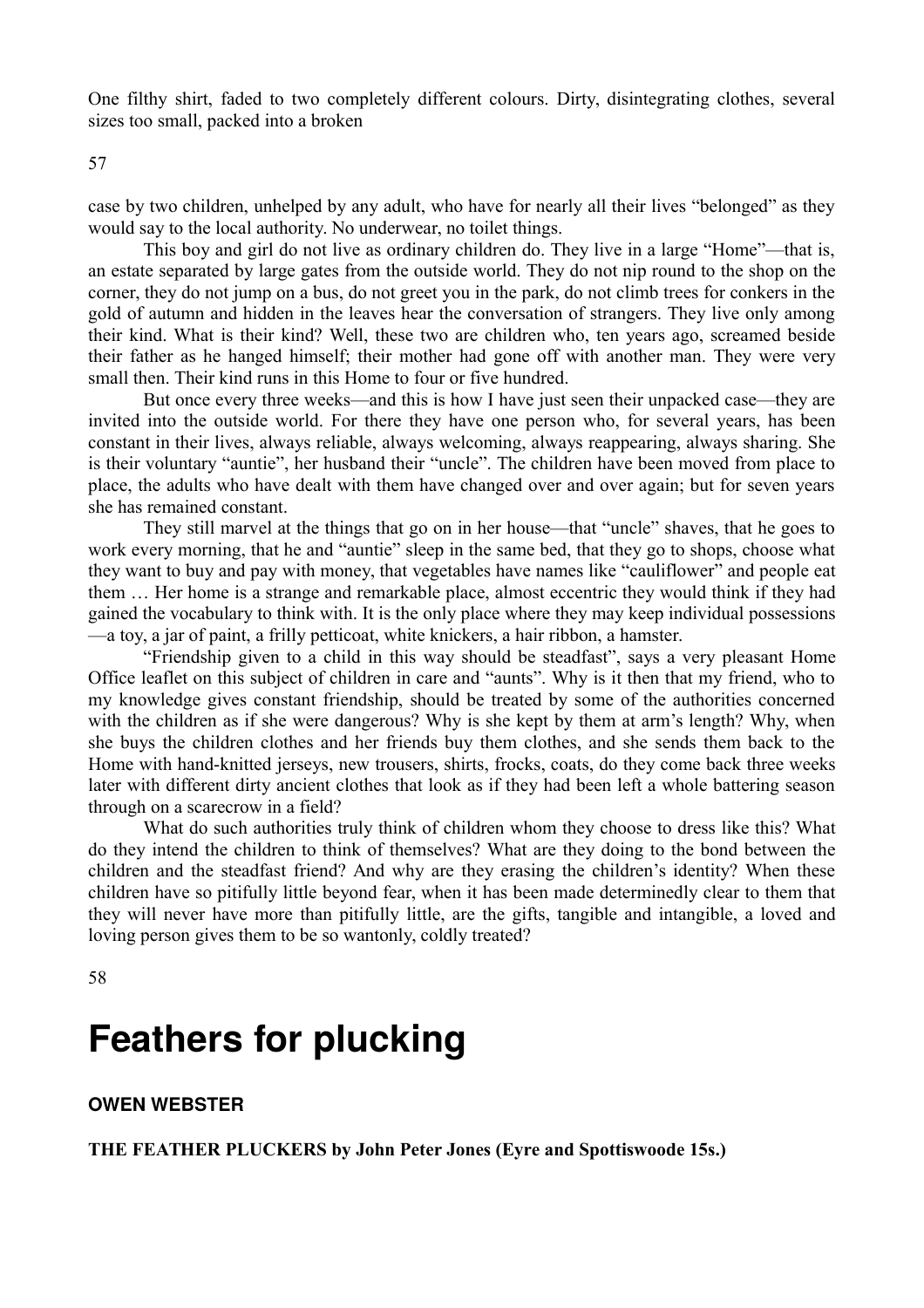A RESPECTABLE SUBURBAN SHOPKEEPER on his way to the bank with the week's takings is savaged by some young thugs and dies in hospital. Within a few hours the assailants are arrested and all the money—only a few hundred pounds—is recovered.

The event makes a paragraph or two on an inside page of the papers. The Home Secretary gives the public the necks they bay for. Soon another squalid little crime is forgotten by all but the bereaved. If there should be anyone to ask why it happened, none can find an answer. None, that is, except someone with the courage to look into his own heart and acknowledge the thug as well as the suburban shopkeeper who inhabit it. There, but for different chance circumstances, go I.

John Peter Jones, a member of the editorial staff of the *Beckenham and Penge Advertiser*, asked why such things happen and wrote a patently honest and courageous book and not, as so many first novels are, an autobiographical novel.

Some will see its antecedents in Camus *L' Etranger* and Salinger's *The Catcher in the Rye*. But it contains more impassioned anger than the former, and is older, and much tougher, than the latter. It is also as English as the complacency it attacks, and its long scream of protest will be as unheeded here as an attempted revolution.

The story of the events preceding and purposelessly following the abortive "accident" is mainly told by a Brixton yob called George Perkins, one of the three assailants and anti-heroes of the eponymous spoonerism.

"Poor old Henry and me and a few of the boys was standing outside Bert's, just gassing, when this pair of rubber-heelers comes goose-stepping round the corner. There was this big fat sergeant and a little skinny constable. Well, as I say, we was just standing there, having a natter, and this big fat copper shouts, 'Git moving, you lot'."

Thus George begins, with an everyday event familiar to any modern youth with more energy than his environment has equipped him to use. And on this occasion it leads to a punch on the nose from the sergeant and an arrest. "I reckon most coppers is a bit potty. They likes shoving blokes around and hurting people".

They are shoved around wherever they are: in their homes, stinking of boredom and governed by the telly, at the local swimming baths, in their jobs. "There's always some jumped-up little pig in

#### 59

charge who makes things lousy for everyone. And they're all dead boring, these jobs".

George's companions and conspirators are a quick-witted Jew and a West Indian. None of them suffers from race prejudice, and they are beaten up by Fascist thugs. They are not bullies themselves: they are tender with small children and animals. To those who give them cause, they are warm-hearted and generous. They would care for their girlfriends, but their sexual encounters are casual and brief because they end in disappointment through having to be conducted in squalid surroundings.

But what, it will be demanded, of their innocent victim? The answer is that in this case the murder was an accident and no more culpable than a road accident; the robbery a desperate means of escape to the space and promise of Australia. And in a society with such products, no one is innocent.

If everyone read and understood *The Feather Pluckers* before going to the polls, they might well vote differently. The trouble is, most might not vote at all. But it is not a nihilistic book, as so much literary anger and protest is today. It has a fine vitality, and a kind of stifled health.

Its triumph is that its explanation of how criminals are the products of society—like politicians or priests or policemen—is never explicit. George does not step out of character to explain himself. Simply and guilelessly, he records what happens, observing with bewilderment the things his education never equipped him to explain (like the sexual undertones to capital punishment), and accepting it all with anger and defiance, but never self-pity.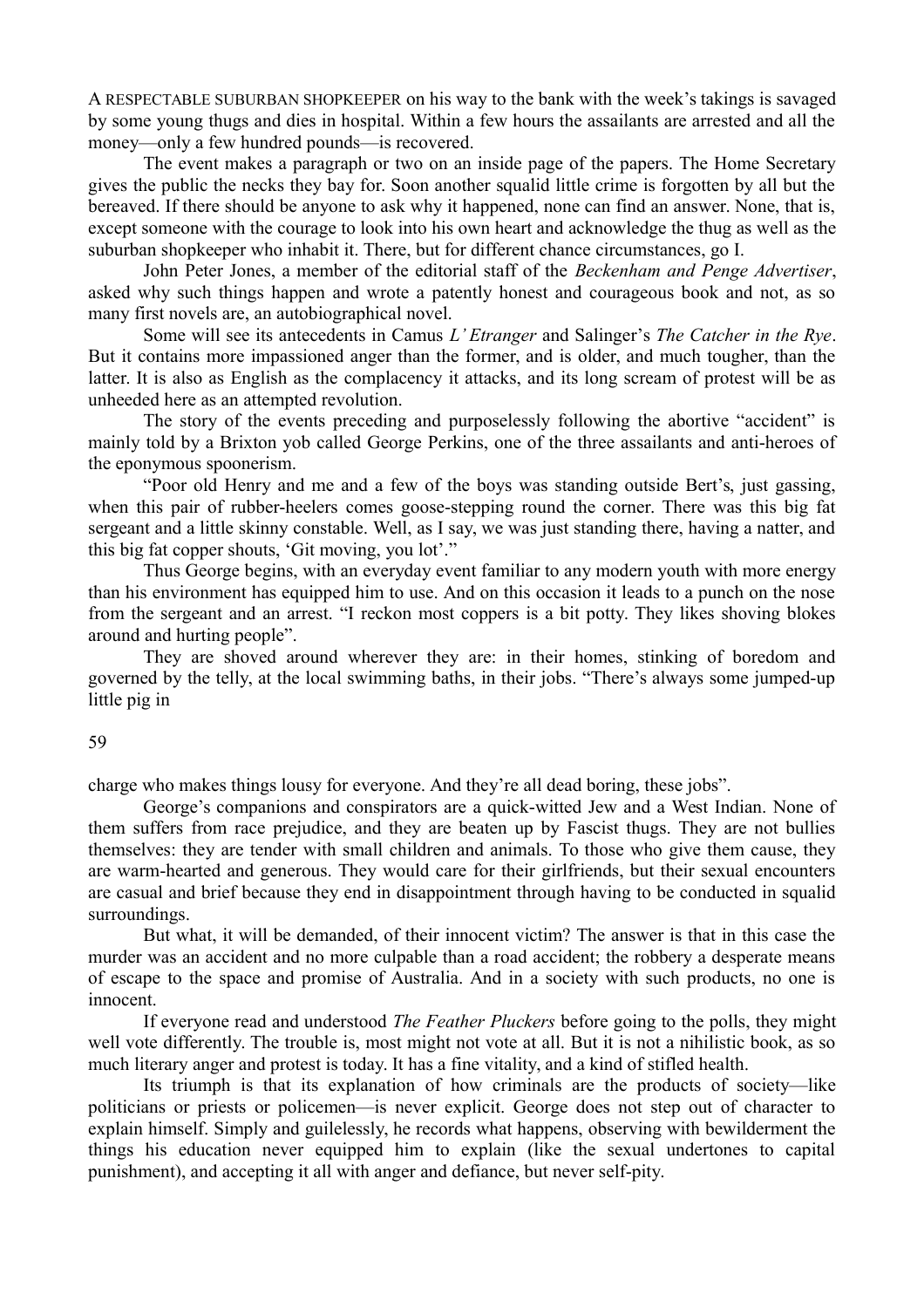One learns so much from George's narrative, indeed, that the final chapters that pad out this short book add little to the advancement of the story and provide only a superfluous commentary on the case. Each of the other chapters is told by someone who knew George—his parents, Bert, the coffee bar proprietor, a fellow convict—but none establishes another character or shows George in a different light. Only the convict, a professional crook, adds a little for readers who might still be out of sympathy with George after hearing him out: "He knew nothing, but absolutely nothing. It was almost like a plot to stop him knowing anything. I mean it must be quite a trick to keep kids in school for ten years and not let them find anything out".

Mr. Jones has succeeded in giving a voice to thousands whose condition is much the same as George's, whose point of view is seldom heard, and whose problems are worried ad nauseam by those who manifestly have no contact with them. Call them yobs or teds or mods or rockers, they are the best fed younger generation in history and they suffer from the malnutrition of education on the cheap. Their physical well-being costs millions, and they are sick with frustration. We no longer have rickets and child labour; we stunt our young with hatred and underemployment.

This was the generation born towards the end of and just after the war, unwelcome even to their parents, when the Bulge began, They reached school age and there was no room for them, save in overlarge

60

classes and makeshift classrooms. At eleven-plus, there were too few secondary school places, and by the time they entered the labour market fifteen years of warning had still made no room. And now they enter adulthood with a chip we have placed on their shoulders the size of a placard: the Great Unwanted.

## **Disarming sympathy**

#### **CHARLES RADCLIFFE**

#### **TIIE DISARMERS by Christopher Driver (Hodder and Stoughton 25s.)**

THE DISARMERS has some glaring and surprising deficiencies but they should not obscure the fact that it is the most honest and intelligent book yet written about the nuclear disarmament movement. It honourably avoids the vagaries of current academic fashion by not becoming an obituary, and it clearly indicates that the movement of young people against authority—the most interesting and fertile product of CND and the Committee of 100—is far from being over. It is written with a disarming sympathy, very lively and far from being uncritical, and has, at times, valuable insights into the nature of the movement.

There are considerable difficulties in writing about a movement which one believes, as Driver does, is still very much alive. It is not so much that events tend to outpace publishing and printing though they do—but rather because those taking part in the movement are unable to look at it dispassionately. Objective truth is, after all, a rare quality in politics. However Driver has managed to gather a great deal of interesting information about the early years of the movement (though there's a lot more for future historians) and where distortion occurs it seems to result primarily from unreliable informants. Almost everyone with whom it is worth talking is to some extent an unreliable witness and, in the ideologically and socially diverse nuclear disarmament movement it is inevitable that opinions will vary widely. Whereas a Labour Party supporter seeing the September 1961 Trafalgar Square demonstration by the Committee of 100 would have viewed it as a symptomatic *abdication* of political responsibility, an anarchist seeing the same event would have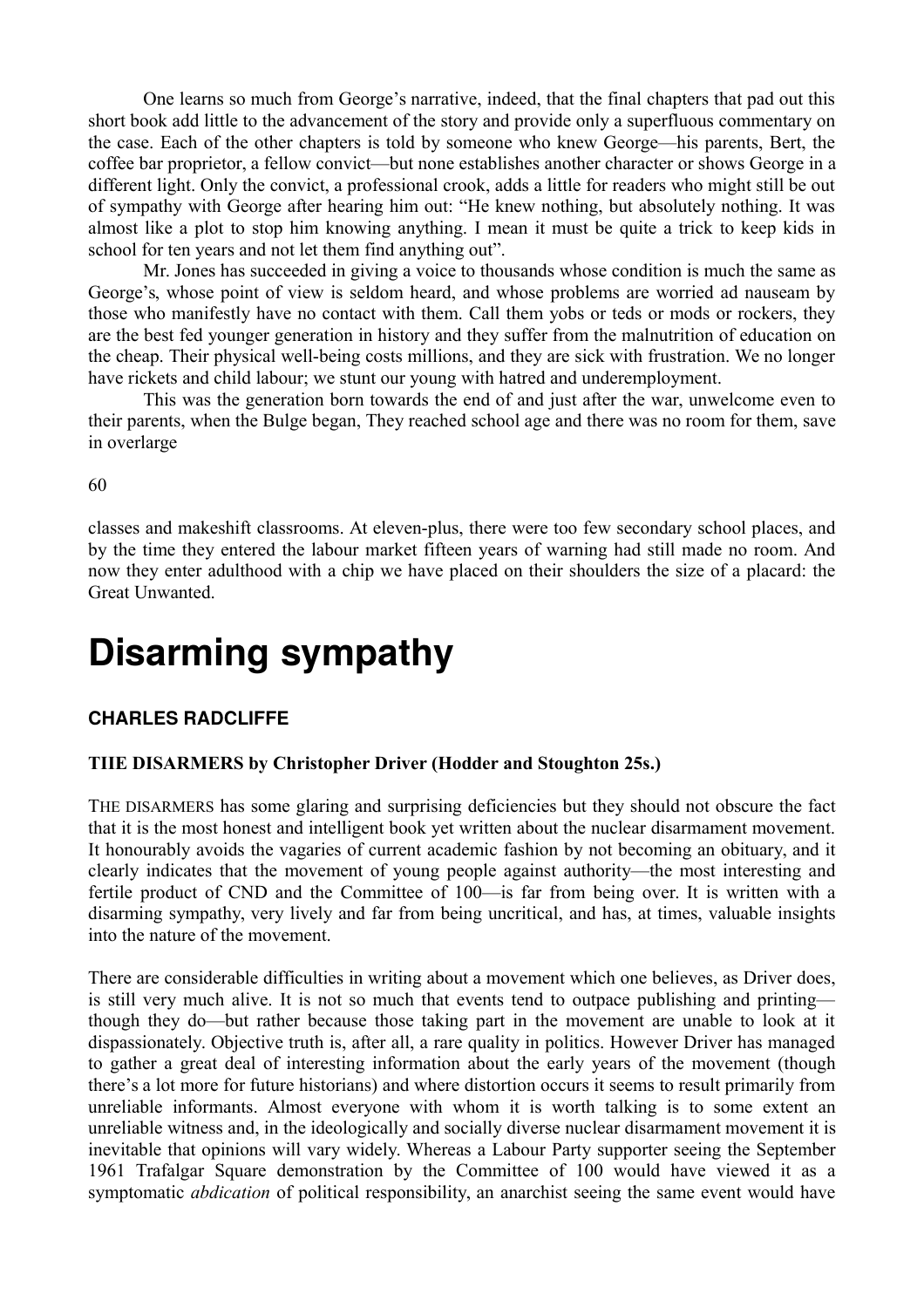more probably hailed it as a symptomatic *assumption* of political responsibility. Equally an anarchist would both have looked for, and seen, events within the spectrum of the demonstration, which a democratic socialist would have ignored. The implications of this wide discrepancy in judgement are alarming to a historian and it is to Driver's credit that he has suffered so little from this lack of consistent standpoints.

The other major problem in writing an account of a popular movement is the danger of missing rank-and-file attitudes in the search for the definitive attitudes of the "leadership". This is particularly so in the case of CND. Canon Collins will probably best be remembered

#### 61

as an exceptionally astute self-publicist and while history may provide a rather more dignified perch for Lord Russell, it is clear that both the early impetus and the early public image of the Committee of 100 was provided by Russell and the splendid and unusual spectacle of public personalities as diverse as Arnold Wesker, Robert Bolt and Augustus John, determinedly breaking the law with a serious purpose.

Amongst the colourful personalities of the early Committee of 100, many of them extremely decorative, like John or Vanessa Redgrave, and the somewhat dourer labour-ish figures and figurines of CND, it was very easy to forget that the Aldermaston marchers and the central London sitters were, for the most part, the intent, somewhat moralistic, conscience-stricken middle classes and the students. They were not personalities and they had no wish to be; without any thought of glory they added their voices, their feet and their arses to the small historical protest. One expects rather more than the lip service Driver pays to the rank-and-file in a serious chronicle of the misdeeds of a generation. It is enough, in a newspaper report to know the "whys", "wherefores" and numbers, but in a history one is entitled to rather more. Driver tells us remarkably little, apart from superficialities, about how these people felt about what they were doing.

In the case of the Committee the majority of people who were jailed, fined, victimised at work and beaten up by the police have not been actresses, bishops or sages but deraciné young people and it was this same, predominately middle-class or student element, who felt so deeply their social and political disenfranchisement during the late 'fifties and early 'sixties, who provided the hard working core of the Committee both in the office and at demonstrations. Because it is impossible to write a history of a body in which the rank-and-file *are* the leadership and *vice versa*, without mentioning their role, Driver's approach to the Committee of 100 is clearer, more intelligent and, in several instances, more sympathetic than it is to CND. Even so his book misses some of the most important and interesting features of the Committee. The pledge system, the convenor system and the chain of philosophical or activist working groups receive little or no attention. These are crucial to an understanding of the Committee's successes and failures and are certainly worth critical attention and analysis, if only because they are the clearest and most decisive points of difference with CND organisation. The very fast turnover of Committee of 100 staff and the complete lack of turnover of CND staff are both a cause and effect of the difference in the structure of the two organisations. Driver's division, basically one of sitters and striders, tends to be rather simplistic. Neither does his book make much of the various ideological groupings which operated within the Committee almost from the start. It is, after all, interesting to know just why the Committee evolved as it did and just why it showed different faces at different times. Driver either skips these points completely or just skates over them superficially. Again it is not good enough to omit mention of Committee of 100 demonstrations at Marham—where the much vaunted solidarist myth became a working and effective reality for almost the only time in the Committee's

#### 62

history—or Porton—where, despite Special Branch raids and the *Daily Sketch's* four-day warning, a very successful and convincing demonstration was held against germ war preparations. These two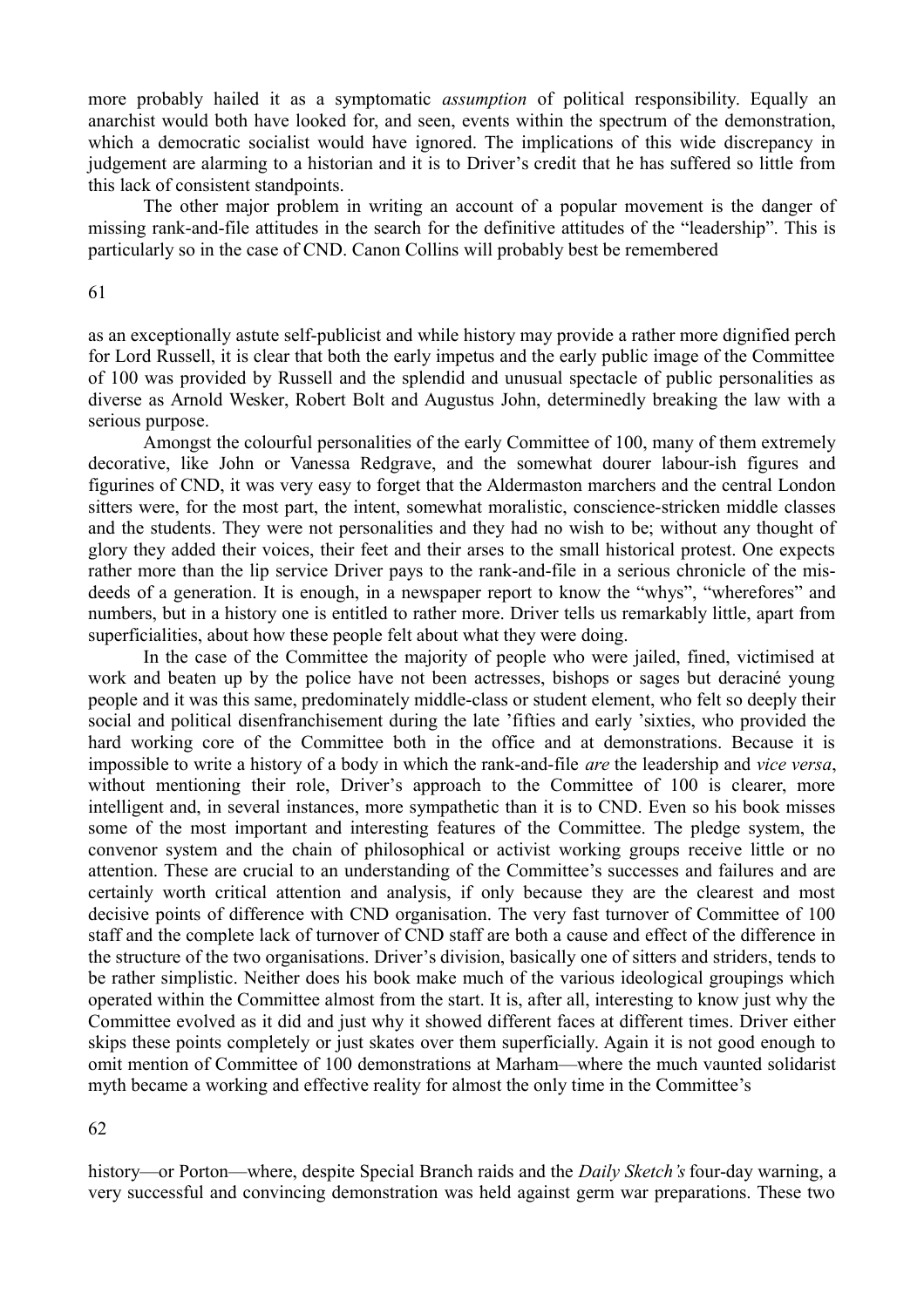demonstrations are important both internally and historically yet, like the imaginative demonstration at Hanington, they receive no attention. Neither is it adequate, for example, to describe the highly influential *Solidarity*, itself one of the most interesting magazines to rise on the wave of the nuclear disarmament movement, as a trotskyist magazine.

I do not wish to imply that Driver's account of the Committee of 100 is riddled with inaccuracy and ineptitude. (Poor Herb Greer achieved a far more distinctive confusion in Mud Pie\*) but the omissions particularly are rather distressing. Driver has made it clear that this is not a comprehensive history but this does not excuse omission of vital events. His whole approach leads one to expect something better and more thorough and it is disappointing to find his sympathetic approach leading to comparatively sad results. His failings seem suspiciously close to the failings of *The Guardian* at the time and probably result from over-reliance on that newspaper's press cuttings department. This is a pity because he has valuable things to say and his account contains the basic framework, and a lot more as well, for the deeper and wider study which should follow, with reprints, to everyone's advantage.

My own experience of CND began in the North East in 1959. Then there was a sense of excitement in local groups and, apparently, at Headquarters. The Carthusian Street caucus was then embryonic and my earliest memories are of a sense of identification and contact with other groups all over the country, through headquarters. I think this was largely true and there was certainly more reasoned interchange of ideas, more enthusiasm, less bitterness and less restriction to induce heresy. The atmosphere gradually hardened and by 1961 I was suffering expulsion from groups for supporting the Direct Action Committee and, soon afterwards, the Committee of 100. The reasons for this increasing narrowness are obvious. More people joined the movement, it became comparatively respectable, the Aldermaston March was twisted, and began biting its own tail, in its evolution from a "direct action" demonstration into a four day mobile beanfeast for progressives. Amongst the older and more dedicated Gandhians, the more thorough-going rebels and the young, "instinctive" libertarians there was new sympathy growing for more desperate action. Much of this came from people who had already mulled over the "problems" of law and obedience in a democracy but there was a large body of less certain people, usually young, who felt a desperate urge to do something, which involved a sacrifice other than listening to dreary speeches in Labour Party Committee Rooms and Friends' Meeting Houses all over the country, and who had realised, by instinct, that CND was marching into history without much effect. CND felt its carefully nurtured respectability threatened and there was a clear attempt to separate CND, with its respectable entourage of scientists, professors, MPs and litterati from any form of public identification with "direct action" or disobedience. It was difficult enough to stop identification at the top although CND sponsors who

#### 63

broke the law were usually at pains to state that they did so privately and not as CND supporters. But at the level of local groups many young people felt that membership of CND implied at least tacit approval of the Committee of 100.

I remember a meeting in County Durham where the secretary of the local CND group was driven into a corner by "his" supporters and direct actionists, and eventually declared himself against all illegal action, everywhere and for whatever purpose. "What? Even in South Africa?" "Yes, even in South Africa. Constitutional and legal action must …" The rest was drowned in jeers. It is this atmosphere of controversy, infighting and immutable attitudes that The Disarmers largely fails to capture or convey. It is not entirely Driver's fault. Everyone who has been active in CND will have some story to tell about how they took over a group for this or that party, fought a group for this or that cause or were expelled because of their ideological purity or the group's. Much of it was petty, some irrelevant, yet it was part of the vicious circle of cause and effect which has left CND in its present state—numerically depleted, ideologically stale, politically irrelevant with its kow-towing to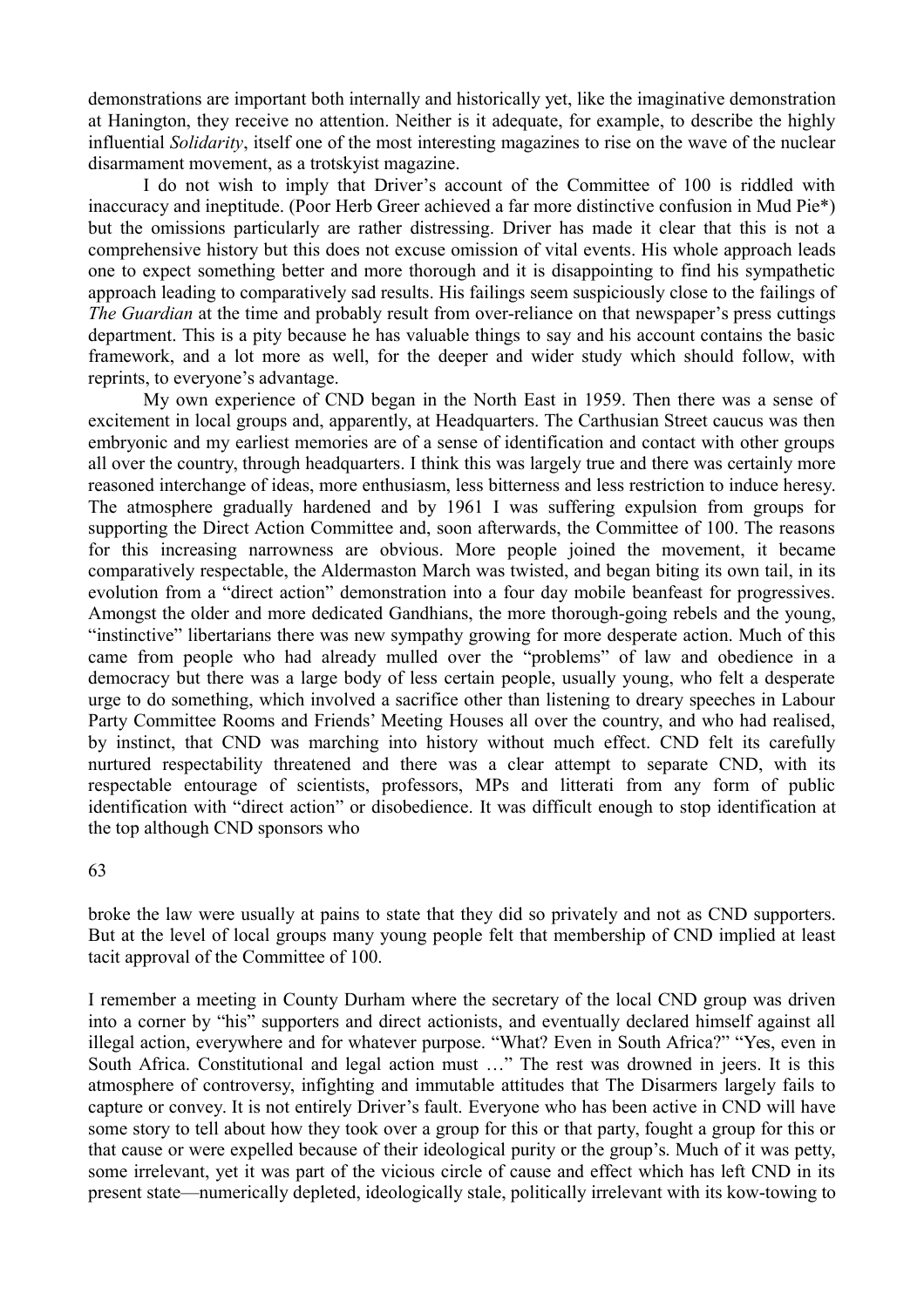the Labour Party, and financially broken. It also led to a new generation of young idealists seeking outlets for their dissatisfaction. The intransigence and blind inflexibility of Carthusian Street led almost directly to the birth of the Committee of 100 and it created the huge support that that organisation was initially able to mobilise. Driver only bows in this direction; some of his anecdotes are instructive of this atmosphere but we are, on the whole, left to guess.

As far as the internal squabbles of Carthusian Street are concerned I am, mercifully, in no position to comment on the accuracy of details, though most of it *sounds* true. I only hope that some of Driver's revelations have hurt the nicely humanitarian instincts of some of the Campaign's seatwarmers. The internal, and, in some cases, the external affairs of Carthusian Street were only rarely of concern to the local groups of my experience. They either accepted the "line" or they didn't, they either voted for it at conference or didn't, and, regardless of decisions or other groups, they usually went their own way. Driver seems to ignore the basic irrelevance of Carthusian Street to the rankand-file. It may be that my experience was unique, but I doubt it. I am not suggesting that headquarters had no sway over any groups, but simply that when it did so it was as a result of the inclination and composition of the particular group, not through any far-reaching obedience to the Canon Collins-Peggy Duff *dictat*.

Driver's discussion of the broader, social role of the movement against nuclear war, is interesting and well-balanced. It accepts the relevance of a movement which involves a wide variety of ostensibly disinterested people in a campaign of social and political protest. This is the most interesting part of the story. It is not so much a question of what CND has achieved, or what the Committee of 100 has achieved, politically, (though politicians can now scarcely afford the casual and glib dismissal of the dangers of nuclear weapons that was a feature of their attitude, pre-CND), but rather what has been achieved socially. The

#### 64

involvement of respectable, well-bred middle-class people, as well as an earlier generation of unrespectable, well-bred, middle-class people, in social action has deeply affected contemporary life and contemporary attitudes. The sit-down and the march have assumed almost mythological status as a part of the citizen's weaponry against encroaching authority, and the techniques of the disarmers are used for daily problems by people who have had no direct involvement with the organised opposition to nuclear war—schoolboys march against fagging or corporal punishment, housewives sit down for pedestrian crossings. The movement has also left a deep mark on those who took part in it, either voluntarily as demonstrators or, more or less involuntarily, as agents of authority. A few servicemen have undergone the same sort of cataclysmic conversion that affected Saul of Tarsus on the road to Damascus and so have a few policemen. But the people within the movement have learned, either directly or indirectly through friends, about police corruption and methods, about the inside of prison, about judicial prejudice, about the deceit, the lies and the chicanery of the authorities. Occasionally, as in the "bricks" case, they have been able to air their discoveries, so that even the initially prejudiced press has had to crawl down its own throat, and admit that English policemen, though usually knights in shining armour, can be perjurers, twisters and rogues. Even if some people had known it all along it was news to many more and the authorities probably do not feel quite as easy as they once did, about the gullibility of the man-inthe-street. There has been a lot of this sort of education over the last six years and, even if the prices have often been too high, it has been done a lot more effectively than it ever could have been without CND and the Committee of 100. There have been marked political effects as well. The Committee of 100 contributed mightily to the downfall of a Greek government and the release of Greek political prisoners, and CND has, if nothing else, raised the standard of public debate on vital issues. It certainly has not been enough but, when, and if, a *really* strong movement against militarism arises in this country, it will have been the protest movement of the late 'fifties and early 'sixties which laid the foundations.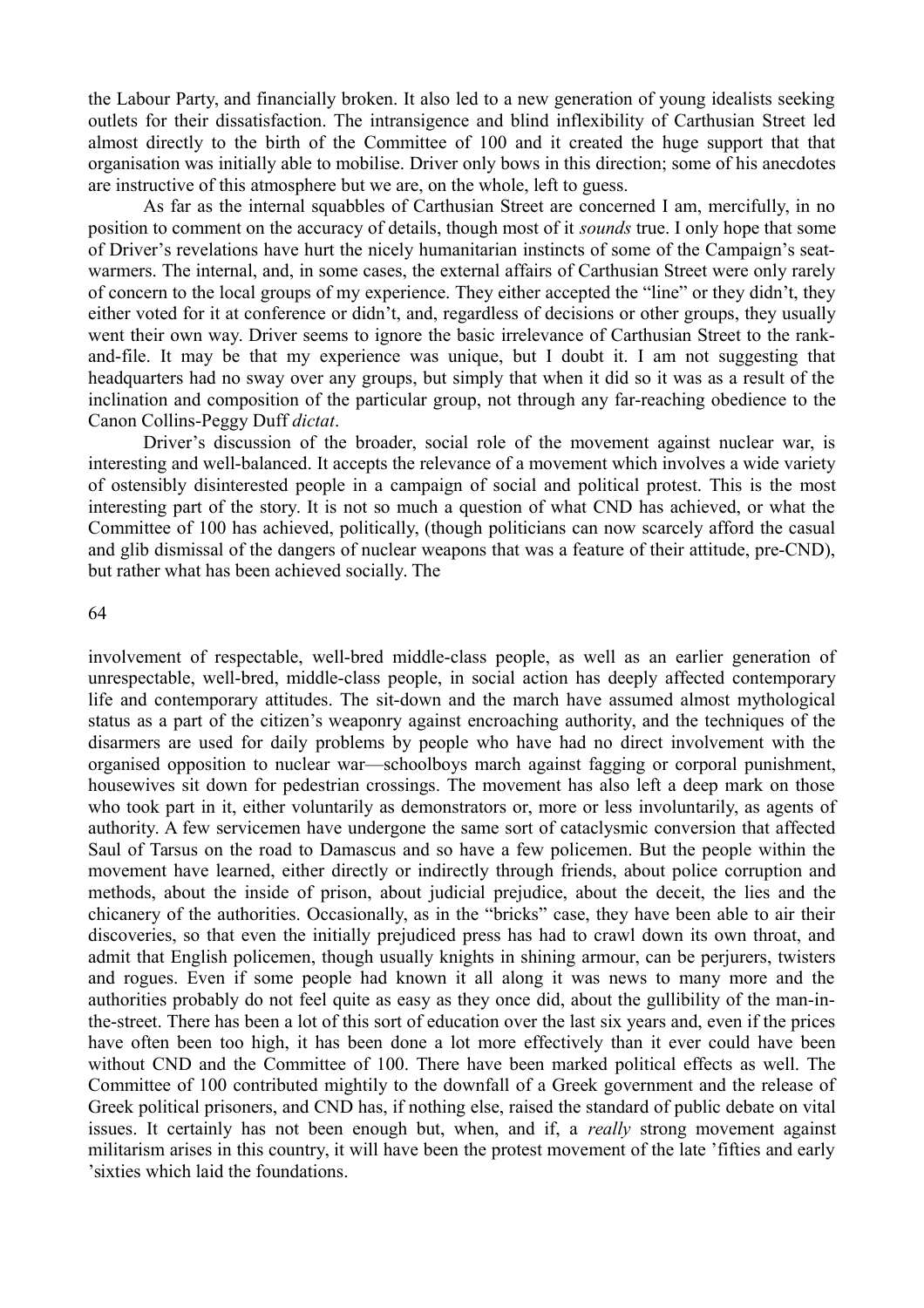In a short review I have inevitably sold *The Disarmers* short and I have certainly concentrated on its faults to the exclusion of its virtues. It is, in very many ways, an admirable book. Driver's attitude to the nuclear disarmament movement is neither patronising nor supercilious, and his summary of the movement's impact and impetus is, on its own, amongst the best critical "outside" statements on the broad campaign against nuclear war. He has a nicely ironic sense of humour and a lucid insight into many of the complexities of the campaign. He never wholly follows the Establishment-authoritarian line that a movement entirely reflects its leaders or that its strength lies entirely in either numbers or leadership. He has, in short, written a book that is a great deal better and less orthodox than we might have expected and *The Disarmers* immediately becomes a standard work, however inadequate. It can and, I hope, will be improved later. In the meantime it is vital reading for anyone interested in anti-militarism and post-war radical politics.

[inside back cover]

### **Contents of No. 48 February 1965**

| Must the good guys always lose?            | Joe Garnett       | 33 |
|--------------------------------------------|-------------------|----|
| William Golding: from darkness to blackout | Harold Drasdo     | 35 |
| Hunters and builders                       | Catherine Gibson  | 38 |
| Beelzebub rides again                      | Martin Small      | 41 |
| Miss Lang of Kidbrooke                     | Tom Jones         | 46 |
| Mr. Duane of Risinghill                    | John Ellerby      | 51 |
| Feathers for plucking                      | Owen Webster      | 58 |
| Disarming sympathy                         | Charles Radcliffe | 60 |
| Cover by                                   | Rufus Segar       |    |

#### **Other issues of ANARCHY**

VOLUME 1, 1961: 1. Sex-and-Violence, Galbraith\*; 2. Worker's control†; 3. What does anarchism mean today?; 4. Deinstitutionalisation; 5. Spain 1936†; 6. Cinema†; 7. Adventure playgrounds†; 8. Anthropology; 9. Prison; 10. MacInnes, Industrial decentralisation.

VOLUME 2, 1962: 11. Paul Goodman, A. S. Neill; 12. Who are the anarchists? 13. Direct action\*; 14. Disobedience; 15. The work of David Wills; 16. Ethics of anarchism, Africa; 17. Towards a lumpenproletariat; 18. Comprehensive schools; 19. Theatre: anger and anarchy; 20. Non-violence, Freud; 21. Secondary modern; 22: Cranston's dialogue on anarchy.

VOLUME 3, 1963: 23. Housing, squatters, do-it-yourself; 24. Community of Scholars; 25. Technology, cybernetics; 26. CND, Salesmanship, Thoreau; 27. Youth; 28. The future of anarchism; 29. The Spies for Peace Story; 30. The community workshop; 31. Self-organising systems, Beatniks; the State; 32. Crime; 33. Alex Comfort's anarchism†; 34. Science fiction, Workless teens.

VOLUME 4, 1964: 35. House and home; 36. Arms of the law; 37. Why I won't vote; 38. Nottingham; 39. Homer Lane; 40. Unions and workers' control; 41. The land; 42. Indian anarchism; 43. Parents and teachers; 44. Transport; 45. Anarchism and Greek thought; 46. Anarchism and the historians.

VOLUME 5, 1965: 47. Towards freedom in work; 48. Lord of the Flies; 49. Automation; 50. The Anarchist outlook.

#### **Universities and Colleges**

ANARCHY can be obtained in term-time from:

*Bristol University*: Ian Vine, Students' Union; *Bristol C.A.T*.: Anna Roberts; *Cambridge*: Labour Club or CND; *Leeds*: Roy Todd, 15 Clarendon Place; *London, Imperial College*: Donald Kirkley, Dept. of Elect. Engineering; *Manchester*: Philip Mann, Drama Dept.; *Newcastle*: Howard Nash, Dept. of Architecture; *Oxford*: Andrew Green, Magdalen College; *Reading*: Mike Bloom, St. Patrick's Hall; *Sussex*: Paul Littlewood, Students' Union.